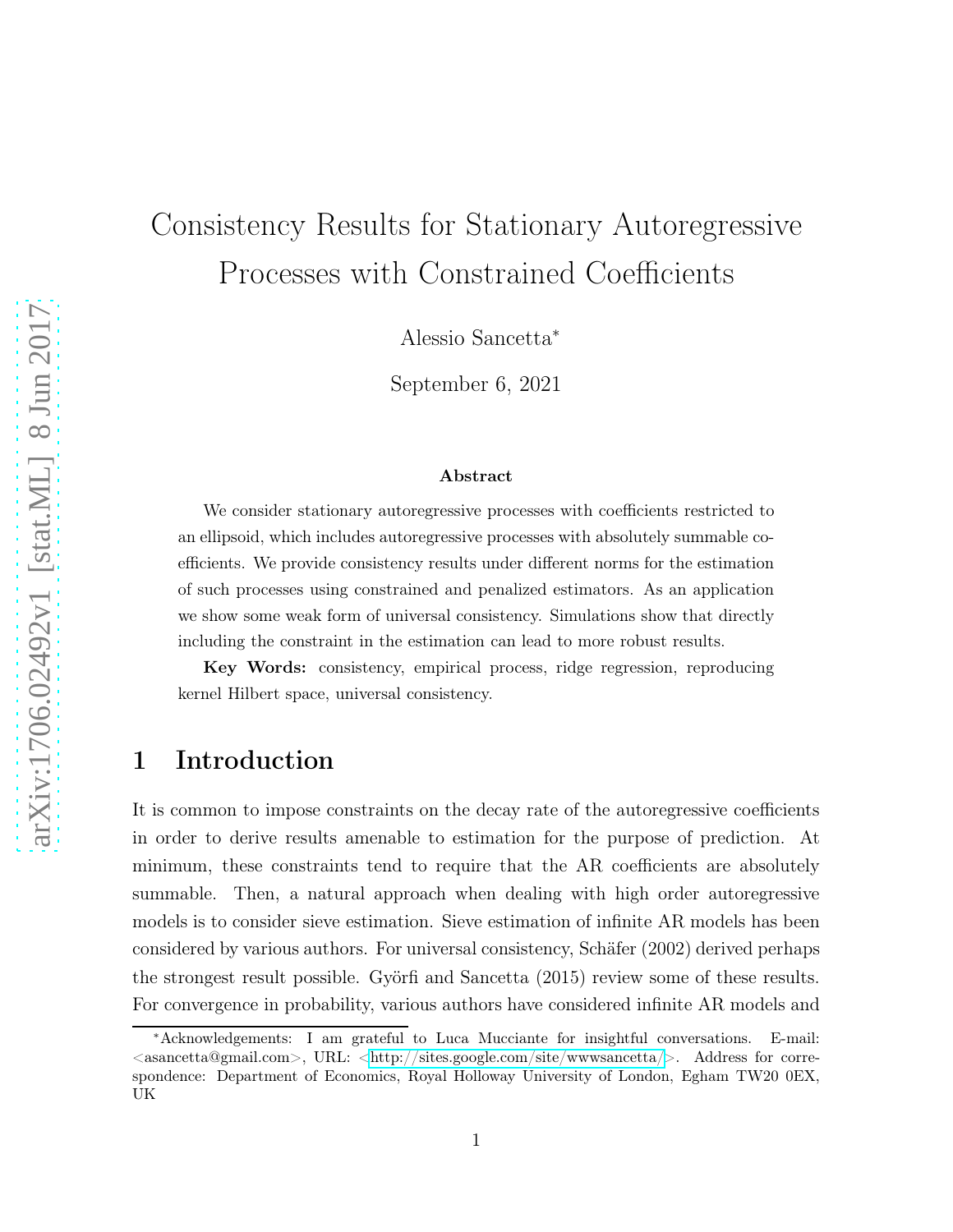its applications, e.g. Bühlmann (1997), and Kreiss et al. (2011). Additional references can be found in the cited papers.

Here, we constraint the autoregressive coefficients to lie in an infinite dimensional ellipsoid such that coefficients associated to higher order lags decay fast. Then, we can exploit the fact that the ellipsoid is compact under the  $\ell_2$  norm in order to derive asymptotic results. The conditions essentially require the autoregressive coefficients to be absolutely summable. We shall see that the vector of autoregressive coefficients can be seen as an element in a Reproducing Kernel Hilbert Space (RKHS) when  $\ell_2$ is equipped with a suitable inner product. This allows us to exploit all the existing machinery for estimation in RKHS and build on it (Steinwart and Chirstmann, 2008, for a comprehensive review) . The main ingredient is penalized least square estimation. We also consider the constrained least square problem. Penalized and constrained estimation are dual problems for specific values of the penalty coefficient. Our result establishes the relation between the two problems and the consistency rates. In general, they can lead to different consistency results under different norms. One norm is the usual Euclidean norm of the vector of coefficients while the other is the norm of the RKHS. We show that consistency under the latter has important implications for prediction problems.

In general, unlike existing results we are able to establish consistency as both the autoregressive order and the sample size go to infinity with no constraint on the rates. Existing results use the machinery of method of sieve, hence they require the autoregressive order to go to infinity in a controlled way. As already mentioned, we are able to avoid this restriction because the ellipsoid is compact under the Euclidean norm.

The plan for the paper is as follows. Section [2](#page-1-0) reviews the estimation method and presents the consistency results. A numerical example is provided in Section [3.](#page-8-0) Section [4](#page-10-0) mentions extensions to other processes such as vector autoregressive processes (VAR). The proof of the consistency results is long and is given in Section [5.](#page-11-0)

## <span id="page-1-0"></span>2 Estimation Method

We restrict attention to the infinite order autoregressive process

<span id="page-1-1"></span>
$$
Y_t = \sum_{k=1}^{\infty} \varphi_k Y_{t-k} + \varepsilon_t \tag{1}
$$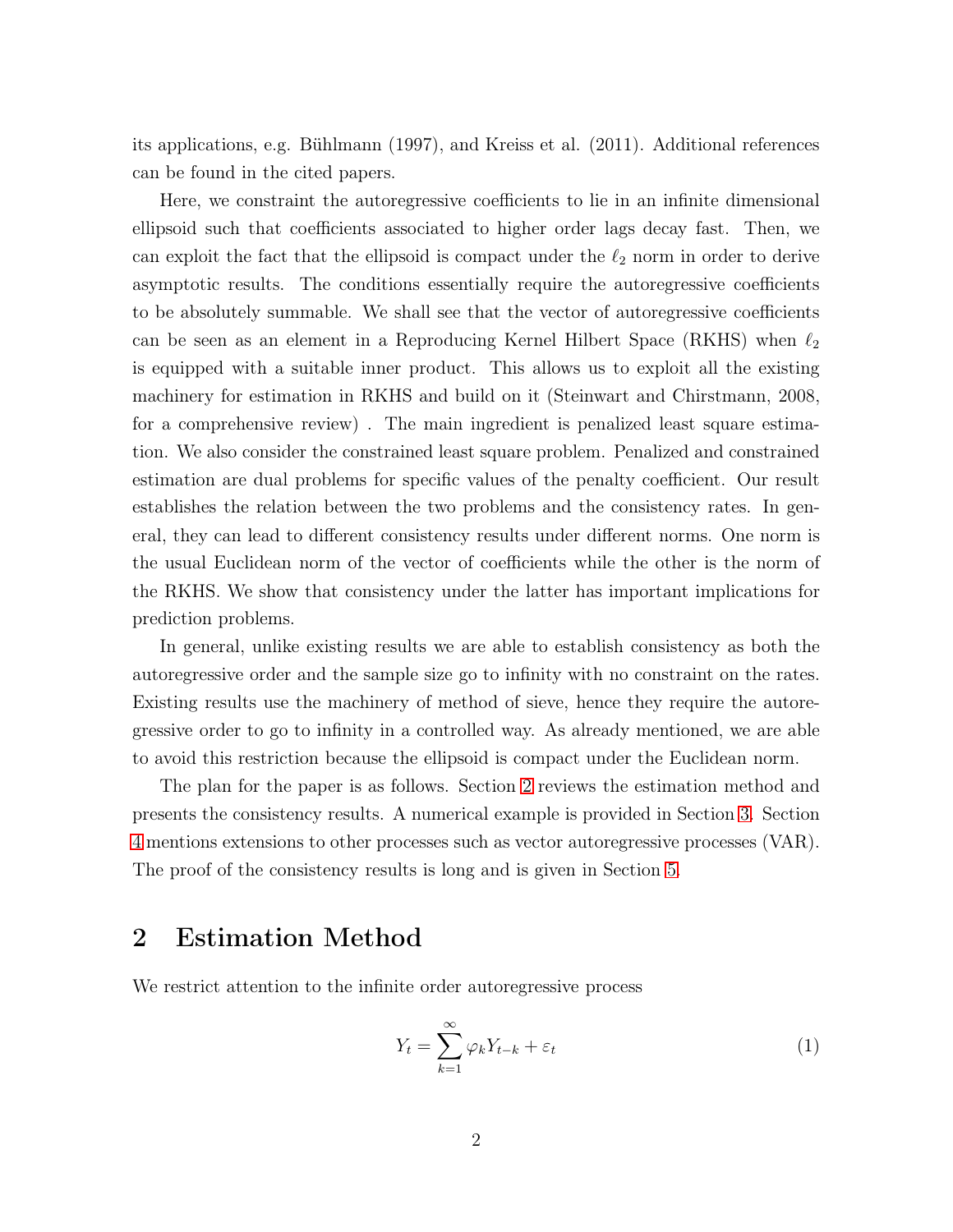for some mean zero independent identically distributed (i.i.d.) sequence  $(\varepsilon_t)_{t \in \mathbb{Z}}$  and unknown coefficients  $\varphi_k$ 's. This paper considers estimators of the above under the condition that  $\sum_{k=1}^{\infty} |\varphi_k| \leq \bar{\varphi} < \infty$ .

In a finite sample, the above model can only be approximated by the finite dimensional model

$$
Y_t = \sum_{k=1}^K b_k Y_{t-k} + \varepsilon_t
$$

with  $K \to \infty$ . While this is essentially a sieve we do not necessarily require K to be of smaller order than the sample size. Here, we restrict the coefficients in an ellipsoid to be defined as follows. Let  $\lambda_k$ 's be positive constants such that  $\lambda_k \geq k^{\lambda}$  for  $\lambda > 0$ , where  $\approx$  means that the left hand side (l.h.s.) and the right hand side (r.h.s.) are proportional. Define the ellipsoid as

$$
\mathcal{E}_K(B) := \left\{ b \in \mathbb{R}^\infty : \sum_{k=1}^\infty b_k^2 \lambda_k^2 \le B^2, \, b_k = 0 \text{ for } k > K \right\}.
$$
 (2)

Given that the  $\lambda_k$ 's are increasing, the  $b_k$ 's need to be smaller in absolute values as k increases. Write  $\mathcal{E}(B) = \bigcup_{K>0} \mathcal{E}_K(B)$  for the ellipsoid where all coefficients can be non-zero,  $\mathcal{E}_K = \bigcup_{B < \infty} \mathcal{E}_K(B)$  and  $\mathcal{E} = \bigcup_{B < \infty} \mathcal{E}(B)$ , so for example  $\mathcal{E} =$  ${b \in \mathbb{R}^\infty : \sum_{k=1}^\infty b_k^2 \lambda_k^2 < \infty}$  is the ellipsoid that is restricted to have finite but decreasing principal axes. The following condition will be imposed on the ellipsoid.

<span id="page-2-0"></span>**Condition 1** The sequence  $(Y_t)_{t \in \mathbb{Z}}$  follows the process [\(1\)](#page-1-1) with  $\varphi \in \mathcal{E}$  and  $\lambda_k \geq k^{\lambda}$ , where  $\lambda > 1/2$ . Moreover,  $1 - \sum_{k=1}^{\infty} \varphi_k z^k = 0$  only for z outside the unit circle. The innovations  $(\varepsilon_t)_{t \in \mathbb{Z}}$  are independent identically distributed with finite fourth moment.

<span id="page-2-2"></span>Throughout, when writing  $\mathcal{E}_K(B)$  and similar quantities, it is understood that the  $\lambda_k$ 's are as in Condition [1.](#page-2-0) The following is stated for convenience.

**Lemma 1** If  $b \in \mathcal{E}(B)$  then,  $b_k \leq k^{-(2\lambda+1)/2}/\ln^{1+\epsilon}(1+k)$  for some  $\epsilon > 0$ , where  $\leq$  is inequality up to a fixed absolute multiplicative constant.

<span id="page-2-1"></span>In consequence, Condition [1](#page-2-0) implies absolutely summable autoregressive coefficients. Note that absolute summability would just require  $\lambda \geq 1/2$  $\lambda \geq 1/2$  $\lambda \geq 1/2$  in Condition 1 rather than  $\lambda > 1/2$ , hence the condition we use is a bit more restrictive. The following states additional properties of the model.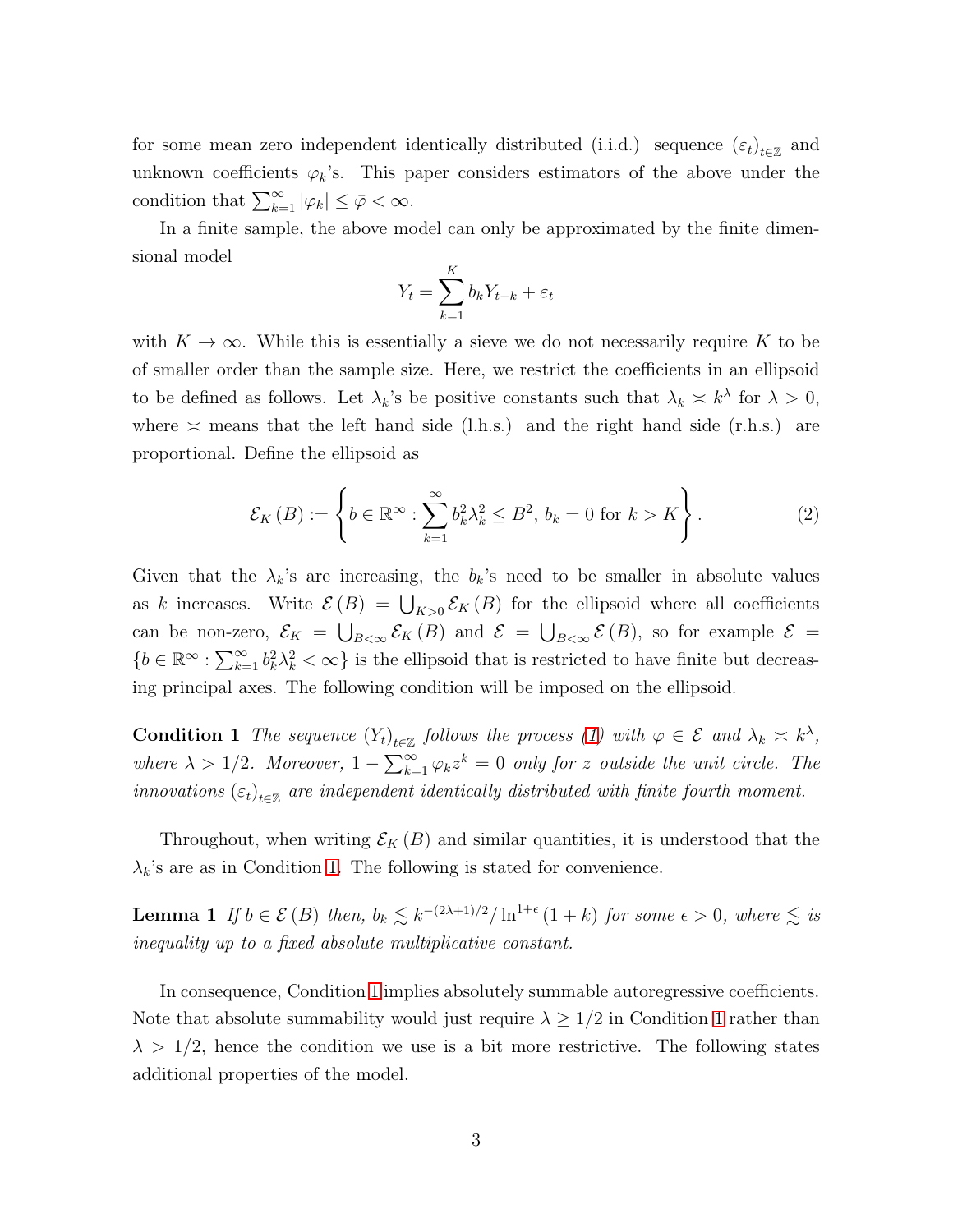**Lemma 2** Under Condition [1,](#page-2-0)  $(Y_t)_{t \in \mathbb{Z}}$  is stationary and ergodic with absolutely summable autocovariance function and  $\mathbb{E}Y_t^4 < \infty$ .

It is well known that for the AR process,  $1 - \sum_{k=1}^{\infty} \varphi_k z^k = 0$  only for z outside the unit circle if the autocovariance function is absolutely summable and the spectral density is strictly positive and continuous (Kreiss et al., 2011, Corollary 2.1).

Note that there are processes (even Gaussian) that satisfy Condition [1,](#page-2-0) but fail to be beta mixing (Doukhan, 1995, Theorem 3, p.59). The beta mixing assumption is often conveniently used when proving convergence using methods from empirical process theory. Alas, it cannot be used here.

### 2.1 Estimation and Consistency

The goal is to find an estimator for  $\varphi$ . We consider two approaches: constrained least square and penalized least square. By duality, the two can be made to be equivalent by suitable choice of the penalty parameter. However, in the constrained case, the penalty turns out to be sample dependent, while in penalized estimation this it not necessarily the case.

To avoid notational trivialities, suppose that the sample size is  $N = n + K$ . This will be assumed without further notice throughout the paper. In particular, our sample is  $Y_{-(K-1)}, Y_{-(K-2)}, ..., Y_0, Y_1, ..., Y_n$ . This also stresses the fact that n and K can go to infinity at different rates.

In the constrained problem, we estimate  $b \in \mathcal{E}_K(B)$ . The constrained estimator is defined as

<span id="page-3-0"></span>
$$
b_n = \arg\inf_{b \in \mathcal{E}_K(B)} \frac{1}{n} \sum_{t=1}^n \left( Y_t - \sum_{k=1}^\infty b_k Y_{t-k} \right)^2
$$
 (3)

Of course, in the above,  $\sum_{k=1}^{\infty} b_k Y_{t-k} = \sum_{k=1}^{K} b_k Y_{t-k}$  if  $b \in \mathcal{E}_K (B)$ .

In the penalized problem, we estimate  $b \in \mathcal{E}_K$ , but introduce the penalty parameter  $\tau > 0$ . The penalized estimator is defined as

<span id="page-3-1"></span>
$$
b_{n,\tau} := \arg\inf_{b \in \mathcal{E}_K} \frac{1}{n} \sum_{t=1}^n \left( Y_t - \sum_{k=1}^\infty b_k Y_{t-k} \right)^2 + \tau \sum_{k=1}^\infty \lambda_k^2 b_k^2, \tag{4}
$$

where the  $\lambda_k$ 's are from the definition of  $\mathcal E$ . By use of the Lagrangian, we can always rewrite [\(3\)](#page-3-0) as [\(4\)](#page-3-1) for suitable choice of  $\tau$ , i.e. there is a  $\tau = \tau_{B,n}$  ( $\tau = 0$  if the constraint it not binding) such that  $b_{n,\tau} = b_n$ .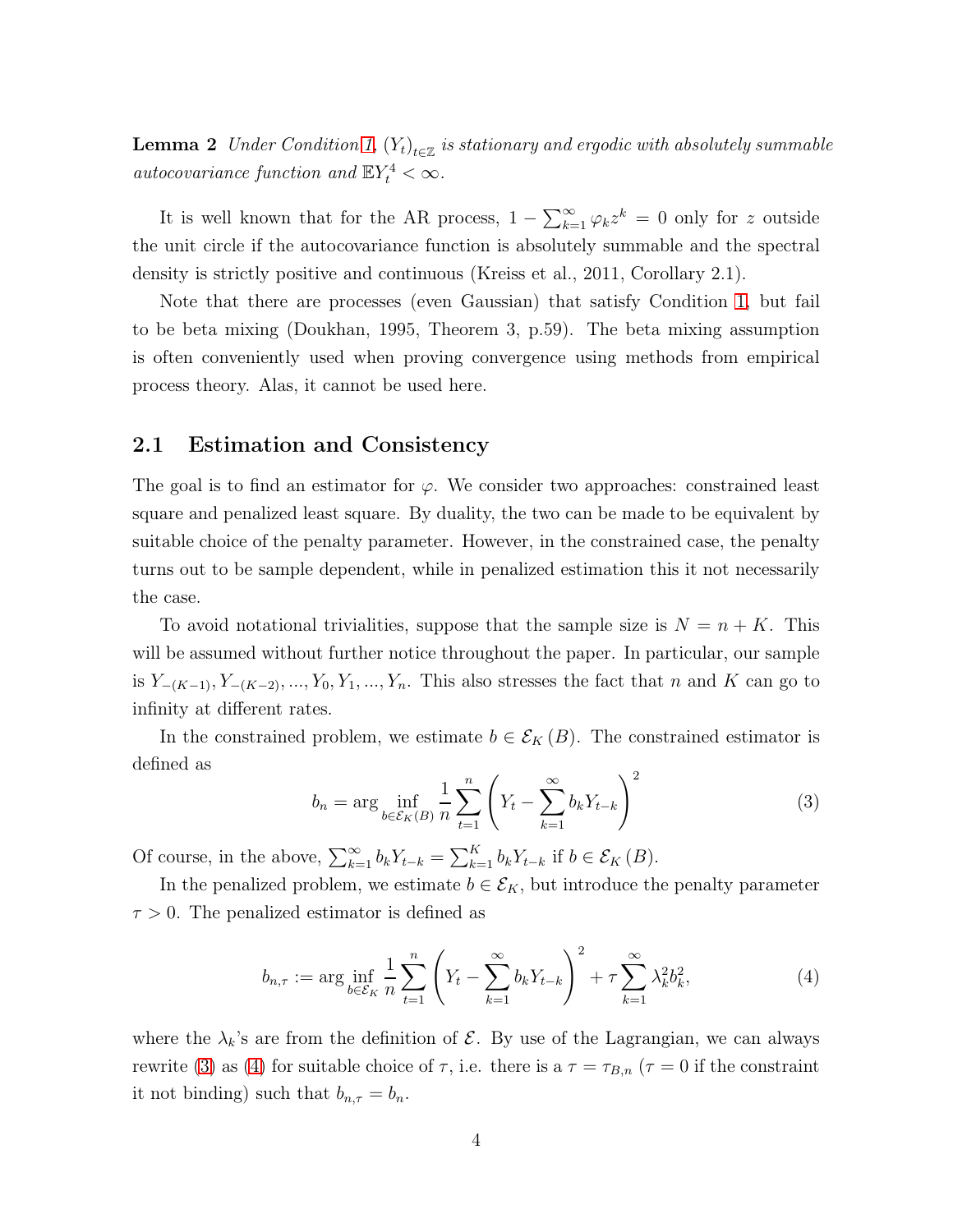Both problems can be reformulated in matrix form using the Lagrangian. Let  $X$ be the  $n \times K$  dimensional matrix with  $(t, k)$ <sup>th</sup> entry equal to  $Y_{t-k}$  and Y be the ndimensional vector with  $t^{th}$  entry  $Y_t$ . Also, let  $\Lambda$  be the  $K \times K$  diagonal matrix with  $k^{th}$ diagonal entry equal to  $\lambda_k$ . The estimator for either [\(3\)](#page-3-0) or [\(4\)](#page-3-1) is found by minimizing the penalized least square criterion with respect to (w.r.t.)  $\tilde{b} \in \mathbb{R}^K$ ,

<span id="page-4-0"></span>
$$
\frac{1}{n}\left(Y - X\tilde{b}\right)^{T}\left(Y - X\tilde{b}\right) + \tau\tilde{b}^{T}\Lambda^{2}\tilde{b}
$$
\n(5)

where for [\(3\)](#page-3-0)  $\tau$  is chosen so that the constraint  $\tilde{b}^T \Lambda \tilde{b} \leq B^2$  is satisfied. In this latter case,  $\tau$  is necessarily random because the constraint needs to be satisfied in sample. Here the tilde in  $b$  is used to remind us that in the matrix formulation,  $b$  is truncated to be a K dimensional vector, as all entries larger than K are zero by definition of  $\mathcal{E}_K$ . The solution is the usual ridge regression estimator  $\tilde{b}_{n,\tau} := (X^T X + \tau \Lambda^2)^{-1} X^T Y$ .

For problem [\(4\)](#page-3-1),  $\tau = \tau_n$  can go to zero in a controlled way. For problem [\(3\)](#page-3-0),  $\tau = \tau_{B,n} \geq 0$  must be chosen so that the constraint is satisfied. Such  $\tau_{B,n}$  is zero if the constraint is binding, and zero otherwise. This is equivalent to replacing  $\tau \tilde{b}^T \Lambda^2 \tilde{b}$  with  $(\tilde{b}^T \Lambda^2 \tilde{b} - B^2)$  in [\(5\)](#page-4-0), and minimizing the so modified objective function (5) w.r.t.  $\tilde{b}$ and  $\tau \geq 0$ . The minimizer w.r.t.  $\tau$  is  $\tau_{B,n}$ .

All vectors are in  $\mathbb{R}^{\infty}$ , though only the first K elements might be non-zero. The exception is when we use a tilde, as in [\(5\)](#page-4-0). For  $b_n$  in [\(3\)](#page-3-0), the Euclidean norm of  $b_n - \varphi$ becomes  $|b_n - \varphi|_2 = \left(\sum_{k=1}^K |b_{nk} - \varphi_k|^2 + \sum_{k > K} |\varphi_k|^2\right)^{1/2}$ 

It is worth noting that the ellipsoid  $\mathcal{E} \subset \ell_2$  is a RKHS generated by the kernel  $C(k, l) = \sum_{v=1}^{\infty} \lambda_v^{-2} \delta_{v,k} \delta_{v,l}$  where  $\delta_{v,l}$  is the Kronecker's delta, i.e.  $\delta_{v,l} = 1$  if  $v = l$ and zero otherwise. The inner product  $\langle \cdot, \cdot \rangle_{\mathcal{E}}$  is defined to satisfy the reproducing kernel property  $\langle C(\cdot, l), C(\cdot, k)\rangle_{\mathcal{E}} = C(k, l)$ . Hence for  $a, b \in \mathcal{E}, b_k = \langle b, C(\cdot, k)\rangle_{\mathcal{E}}$  and  $\langle a,b\rangle_{\mathcal{E}} = \sum_{v=1}^{\infty} \lambda_v^2 a_v b_v$ . The norm induced by the inner product is  $|\cdot|_{\mathcal{E}}$  such that for any vector  $b \in \mathbb{R}^{\infty}$ ,  $|b|_{\mathcal{E}}^2 = \sum_{k=1}^{\infty} \lambda_k^2 b_k^2$ . This norm strictly dominates the Euclidean norm. The fact that  $\mathcal{E}(1)$  is compact under the Euclidean norm is a consequence of the fact that  $\mathcal E$  is a RKHS (Li and Linde, 1999) and sharp asymptotics can be derived by related means (Graf and Luschgy, 2004).

Once we realize such compactness, it becomes clear that it might be possible to estimate infinite AR processes under no restriction on the number of estimated coefficients. We show that this conjecture is true. We also establish convergence rates. Moreover, we want to clearly address the relation between constrained and penalized estimation.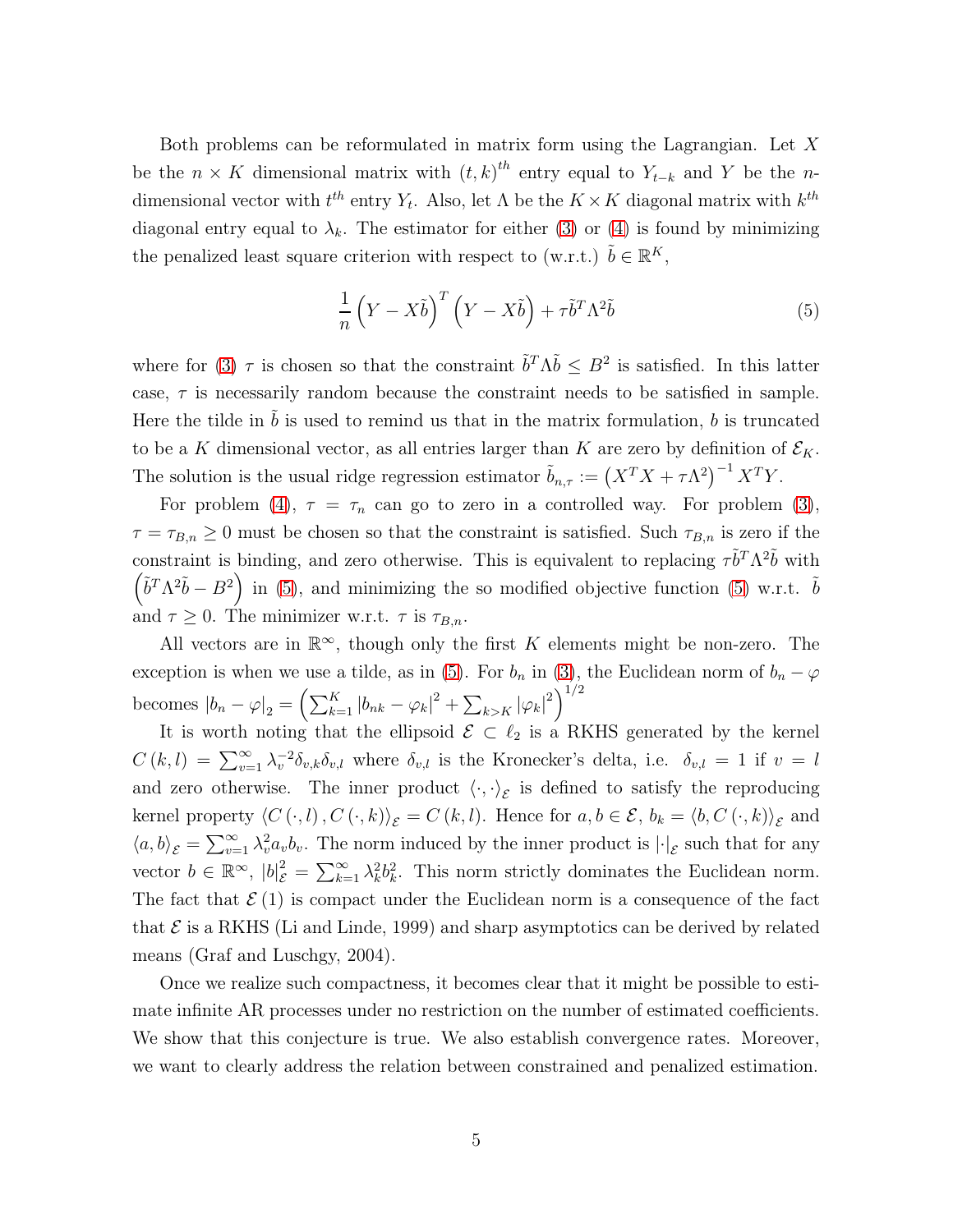The best approximation  $\varphi_K \in \mathcal{E}_K$  to  $\varphi$  minimizes the population mean square error

<span id="page-5-0"></span>
$$
\varphi_K = \arg\inf_{b \in \mathcal{E}_K} \mathbb{E}\left(Y_1 - \sum_{k=1}^{\infty} b_k Y_{1-k}\right) \tag{6}
$$

<span id="page-5-1"></span>Despite the abuse of notation, do not confuse  $\varphi_K$  with the  $K^{th}$  entry in  $\varphi$ .

**Theorem 1** Suppose that Condition [1,](#page-2-0) and n,  $K \to \infty$  hold.

- 1. (Consistency of Constrained Estimator) If  $\varphi \in \mathcal{E}(B)$  There is a random  $\tau = \tau_{B,n}$ such that  $\tau = O_p\left(n^{-1/2}\right)$ ,  $b_{n,\tau} = b_n$  and if  $\varphi \in \mathcal{E}(B)$ ,  $|b_n - \varphi|_2 = O_p\left(n^{-\frac{1}{2}\left(\frac{2\lambda - \epsilon}{2\lambda - \epsilon + 1}\right)} + K^{-\lambda}\right)$ for any  $\epsilon \in (0, 2\lambda - 1)$ .
- 2. (Consistency of Penalized Estimator) Consider possibly random  $\tau = \tau_n$  such that  $\tau \to 0$  and  $\tau n^{1/2} \to \infty$  in probability. There is a finite B such that  $\varphi \in \text{int}(\mathcal{E}(B)),$  $|b_{n,\tau}|_{\mathcal{E}} < B$  eventually in probability and  $|b_{n,\tau} - \varphi|_{\mathcal{E}} \to 0$  in probability.
- 3. (Approximation Error in  $\mathcal{E}$ ) There is an  $\epsilon > 0$  such that  $|\varphi \varphi_K|_{\mathcal{E}} = O\left((\ln K)^{-(1+\epsilon)}\right)$ . Suppose the  $k^{th}$  entry  $\varphi_k$  in  $\varphi$  satisfies  $|\varphi_k| \lesssim k^{-\nu}$  with  $\nu > (2\lambda + 1)/2$  for all k large enough. Then  $|\varphi - \varphi_K|_{\mathcal{E}} = O\left(K^{(2\lambda + 1 - 2\nu)/2}\right)$ .
- 4. (Estimation Error in  $\mathcal{E}$ ) If  $(\tau + n^{-1/2}) = O_p(K^{-2\lambda})$ , then  $|b_{n,\tau} \varphi_K|_{\mathcal{E}} = O_p(n^{-1/4}K^{\lambda})$
- 5. (Difference Between Norms) There is  $K \to \infty$  and  $\tau = O_p(n^{-1/2})$  such that  $|b_{n,\tau} - \varphi|_2 \to 0$  in probability, but  $|b_{n,\tau} - \varphi|_{\mathcal{E}}$  does not converge to zero in probability.

Point 1 in the theorem establishes the link between constrained and penalized estimation by finding the rate of decay of the ridge penalty so that [\(3\)](#page-3-0) and [\(4\)](#page-3-1) are the same. It also establishes the convergence rate of [\(3\)](#page-3-0) towards the true  $\varphi$  in terms of  $\lambda$ (recall  $\lambda_k \geq k^{\lambda}$  in Condition [1\)](#page-2-0). This rate does not constrain the number of lags used once we constrain  $\varphi \in \mathcal{E}(B)$ . For the finite dimensional case we trivially recover the root-n convergence by letting  $\lambda \to \infty$ .

Point 2 says that if we use the penalized estimation and the penalty does not go to zero too fast (i.e. strictly slower than in Point 1) we can expect [\(4\)](#page-3-1) to be contained in a ball in  $\mathcal E$  that contains the true parameter with probability going to one. Moreover, [\(4\)](#page-3-1) is consistent under the norm  $|\cdot|_{\varepsilon}$ .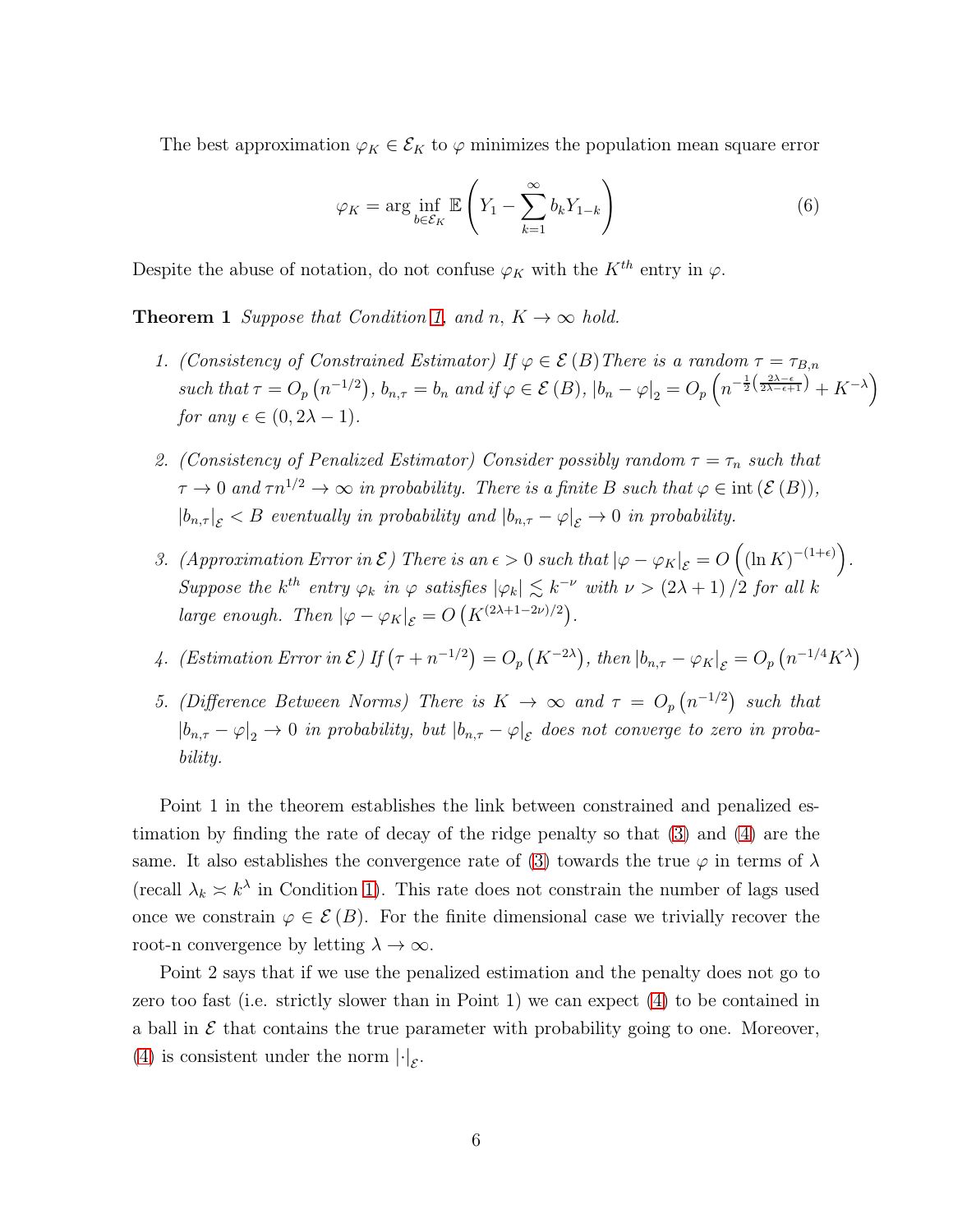Point 3 is concerned with the approximation error of [\(6\)](#page-5-0) in the RKHS norm. This error might go to zero at a logarithmic rate. However, if the true coefficients decay fast, then we can have polynomial convergence rate.

Point 4 restricts the way we let  $K \to \infty$  in order to derive convergence rates of the estimation error under the norm  $|\cdot|_{\varepsilon}$ .

Point 5 establishes an additional insight between the convergence under the Euclidean norm and the RKHS norm in terms of the penalty. A "slowly convergent" penalty is necessary for convergence under  $|\cdot|_{\varepsilon}$ . Hence, this also shows that the constrained estimator (whose penalty is  $\tau = \tau_{B,n} = O_p(n^{-1/2})$  when  $\varphi \in \mathcal{E}(B)$ ) cannot be consistent in the norm  $|\cdot|_{\mathcal{E}}$  in general. This happens when choosing a rather large K that leads to a binding constraint for [\(3\)](#page-3-0).

<span id="page-6-0"></span>As corollary to Points 3 and 4 in Theorem [1,](#page-5-1) we have the following.

**Corollary [1](#page-2-0)** Suppose Condition 1 holds,  $K \to \infty$  and  $\tau = O_p(K^{-2\lambda})$ .

- 1. Choose  $K \leq n^{\kappa}$  for some  $\kappa \in (0, 1/4)$ . Then, there is an  $\epsilon > 0$  such that  $|b_{n,\tau} - \varphi|_{\mathcal{E}} = O_p \left( (\ln K)^{-(1+\epsilon)} \right).$
- 2. Suppose the k<sup>th</sup> entry  $\varphi_k$  in  $\varphi$  satisfies  $|\varphi_k| \lesssim k^{-\nu}$  with  $\nu > (2\lambda + 1)/2$  for all k large enough. Choose  $K \asymp n^{\frac{1}{2(2\nu-1)}}$ . Then,  $|b_{n,\tau} - \varphi|_{\mathcal{E}} = O_p\left(n^{-\frac{2\nu - (2\lambda+1)}{4(2\nu-1)}}\right)$ .

Corollary [1](#page-6-0) imposes additional restrictions in order to improve on the statement of Point 2 in Theorem [1](#page-5-1) by giving rates of convergence. These rates are not tight as they require  $K = o(n)$  unlike Point 2 in Theorem [1.](#page-5-1) However, they are useful in applications (e.g. Section [2.1.1\)](#page-7-0).

Sieve estimators are often consistent under the sole condition that the number of components (here  $K$ ) is of smaller order of magnitude than the sample size n. In Point 1 of Theorem [1,](#page-5-1) we have shown that this is not required. Recall that  $N = n + K$  is the sample size. We can have  $K = O(N)$  as long as  $n \to \infty$ . Of course, we require knowledge concerning the magnitude of the coefficients. Such knowledge is usually assumed in the literature in order to bound the approximation error.

In practice the fact that we allow  $K = O(N)$  might sound irrelevant. However, the asymptotic results can be seen as suggesting that, once we set the constraint, the procedure used here can be more robust to lag choice. We show this in the simulation in Section [3.](#page-8-0)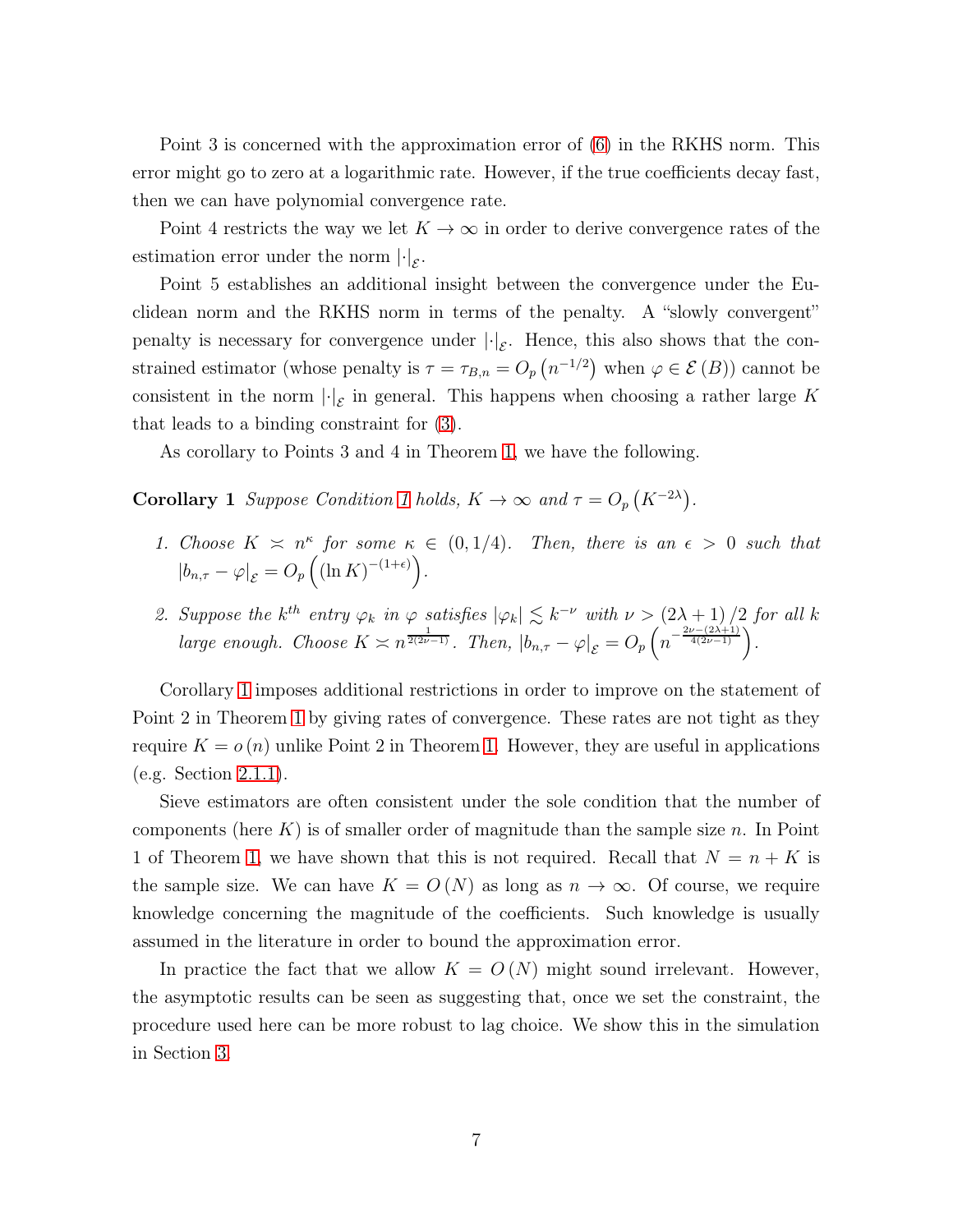#### <span id="page-7-0"></span>2.1.1 Application to Optimal Forecasting and Universal Consistency

Define  $X_t(a) = \sum_{k=1}^{\infty} a_k Y_{t-k}$  for any  $a \in \mathbb{R}^{\infty}$ . The expectation of  $Y_t$  conditioning on the infinite past  $(Y_{t-s})_{s>0}$  is  $X_t(\varphi)$ . As an application of Theorem [1](#page-5-1) consider the following problem. Show that

<span id="page-7-1"></span>
$$
\sup_{t\in\mathcal{T}}|X_t(\varphi)-X_t(b_{n,\tau})|\to 0
$$

in probability where  $\mathcal{T} = (0,\infty)$  or  $(0,n)$   $(b_{n,\tau}$  in [\(4\)](#page-3-1)). Hence, we want  $X_t(b_{n,\tau})$  to be close to the conditional expectation of  $Y_t$  uniformly in  $t \in \mathcal{T}$ , which is even more general than considering a moving target. The norm  $\lvert \cdot \rvert_{\mathcal{E}}$  is useful because the previous display can be written as

$$
\sup_{t \in \mathcal{T}} |X_t \left( \varphi - b_{n,\tau} \right)| \lesssim |\varphi - b_{n,\tau}|_{\mathcal{E}} \sup_{t \in \mathcal{T}} \left( \sum_{k=1}^{\infty} \left( \frac{Y_{t-k}}{k^{\lambda}} \right)^2 \right)^{1/2} . \tag{7}
$$

To obtain the inequality, we have multiplied and divided each term in the sum (on the l.h.s.) by  $\lambda_k$  and then used the Cauchy-Schwarz inequality and Condition [1](#page-2-0) to set  $\lambda_k \asymp k^{\lambda}$ .

We have that  $|\varphi - b_{n,\tau}|_{\mathcal{E}} = O_p(\epsilon_n)$  in probability, where  $\epsilon_n \to 0$  at rate which depends on Theorem [1.](#page-5-1) Then, if

<span id="page-7-2"></span>
$$
\sup_{t \in \mathcal{T}} \left( \sum_{k=1}^{\infty} \left( \frac{Y_{t-k}}{k^{\lambda}} \right)^2 \right)^{1/2} = o_p \left( \epsilon_n^{-1} \right), \tag{8}
$$

we have shown that [\(7\)](#page-7-1) goes to zero in probability. This is a weak form of universal consistency because the convergence is in probability rather than almost surely. On the positive side, the convergence holds for a variety of processes and circumstances.

If  $\mathcal{T} = (0, \infty)$  then [\(8\)](#page-7-2) is almost surely finite if the random variables are bounded, and [\(7\)](#page-7-1) goes to zero in probability using Point 2 in Theorem [1.](#page-5-1)

If  $\mathcal{T} = (0, n)$ , we can use the bound

$$
\left(\mathbb{E} \sup_{t \in (0,n)} \sum_{k=1}^{\infty} Y_{t-k}^2 k^{2\lambda} \right)^{1/2} \leq n^{1/(2p)} \sup_{t \in (0,n)} \left(\mathbb{E} \sum_{k=1}^{\infty} Y_{t-k}^{2p} k^{2\lambda p} \right)^{1/(2p)}
$$

when the variables are 2p integrable. If p is such that  $n^{1/(2p)} = o(\epsilon_n^{-1})$ , then the r.h.s. of [\(7\)](#page-7-1) goes to zero in probability. If  $Y_t$  has moment generating function the r.h.s. of the above display is  $O(\ln n)$ . Either way, to find  $\epsilon_n$  we can use Corollary [1.](#page-6-0) Note that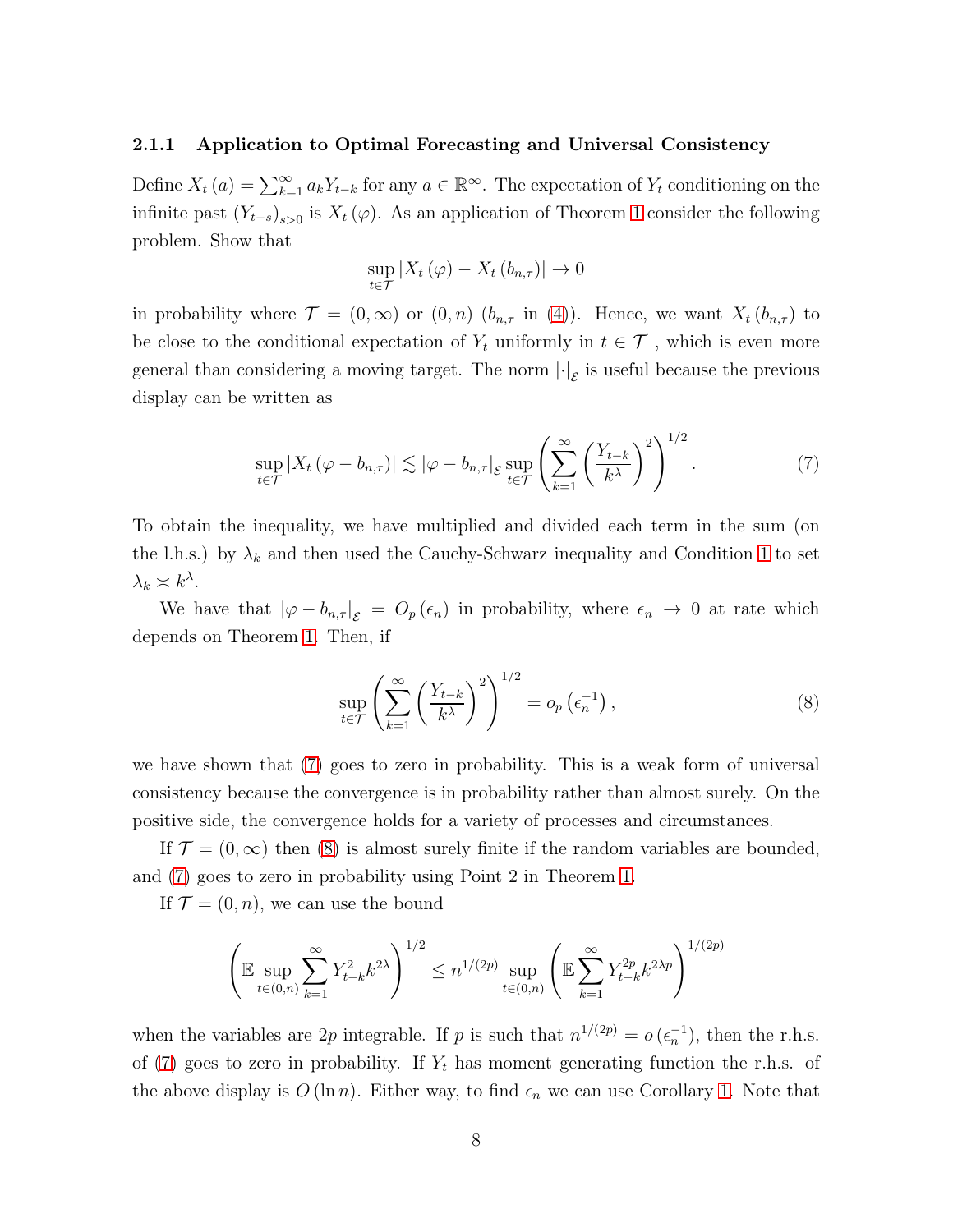the argument is unchanged if  $\mathcal{T} = (0, c_n)$  for any  $c_n \simeq n$ .

Theorem [1](#page-5-1) can also be applied to the less ambitious problem: show that

$$
\lim_{K \to \infty} \sup_{t \in \mathcal{T}} |X_t(\varphi_K) - X_t(b_{n,\tau})| \to 0
$$

in probability. In this case we want to forecast as well as the increasingly best approximation of the conditional expectation of  $Y_t$ , uniformly in  $t \in \mathcal{T}$ . Point 4 in Theorem [1](#page-5-1) is suited for this problem.

## <span id="page-8-1"></span>2.2 Choice of B in Practice

The parameter  $B$  can be chosen to minimize some cross-validated prediction error estimate (beware of cross-validation in a time series context, e.g. Györfi et al., 1990, Burman and Nolan, 1992, Burman et al., 1994, for discussions and applicability). Alternatively, one can choose  $B$  to minimize some penalized loss function such as

$$
\ln \hat{\sigma}_B^2 + \frac{2df(B)}{n} \tag{9}
$$

where df  $(B)$  = Trace  $((X^TX + \tau_{B,n} nA^2)^{-1} X^T X)$  and  $\tau_{B,n}$  is the solution of  $\tilde{b}_n^T \Lambda^2 \tilde{b}_n \le$ B, using the notation in [\(5\)](#page-4-0). Here,  $\hat{\sigma}_{B}^{2}$  is the sample variance of the residuals from the estimation. If the constraint is binding,  $\tau_{B,n}$  solves

$$
Y^T X \left( X^T X + \tau_{B,n} n \Lambda^2 \right)^{-2} X^T Y = B^2. \tag{10}
$$

This  $\tau_{B,n}$  is then used to compute df  $(B)$ , which is the effective number of degrees of freedom implied by  $B$  (Hastie et al., 2009)

# <span id="page-8-0"></span>3 Numerical Example

Asymptotic results are of interest on their own, but it is also of interest to understand the scope of applicability in practice. As a benchmark, we use predictions based on an AR model where the lag length is chosen by Akaike's Information Criterion (AIC).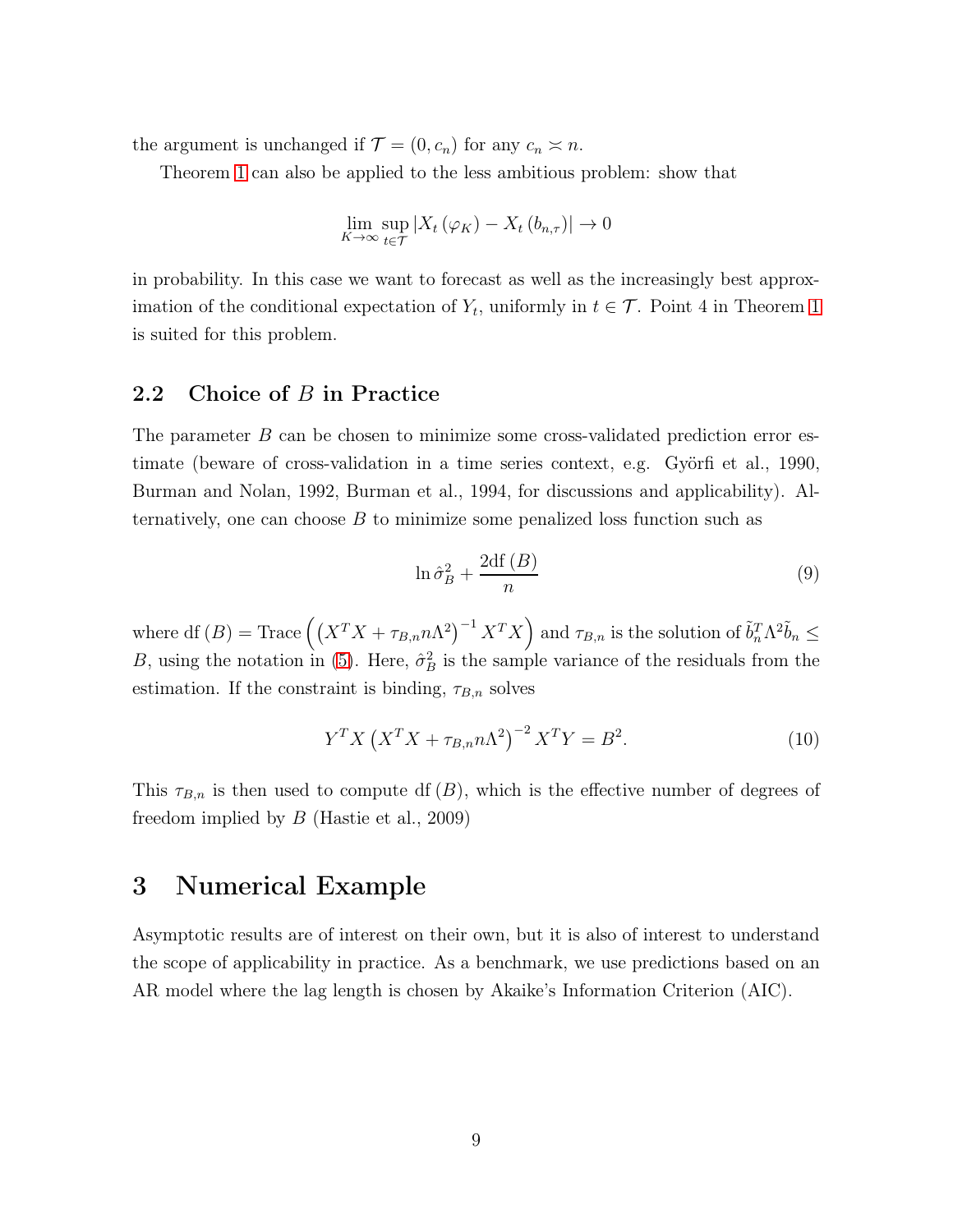#### 3.1 Simulated True Models

One thousand data samples are simulated from [\(1\)](#page-1-1). The sample size is  $N = 1000$ . A warm up sample of 1000 observations is used to reduce any dependence on the starting value. We also simulate a testing sample of 1000 observations to approximate the mean square error (MSE). We consider different specifications for  $\varphi$  in [\(1\)](#page-1-1) including long memory in order to see how the procedure works when the true model is not in  $\mathcal{E}$ . In this case, an approximation error is incurred.

**Short Memory** In [\(1\)](#page-1-1), the errors are i.i.d. standard normal and the  $\varphi_k$ 's are chosen to be  $\varphi_k = \bar{\varphi}k^{-1/2}/\left(\sum_{k=1}^{K_0} k^{-1/2}\right)$  , where  $\bar{\varphi} = 0.75, 0.99$ . A higher value for  $\bar{\varphi}$  leads to a more persistent behaviour. By construction, for both values of  $\bar{\varphi}$ , the model appears to generate cycles because the roots of  $1 - \sum_{k=1}^{K_0} \varphi_k z^k = 0$  are outside the unit circle, but complex. We shall have different values for  $K_0 \in \{100, 1000\}$ . Given the finite number of lags the coefficients are automatically in  $\mathcal{E}$ .

Long Memory Model The model is an ARFIMA

<span id="page-9-0"></span>
$$
Y_t = \sum_{k=1}^{K_0} \varphi_k Y_{t-k} + (1 - L)^{-d} \left( \sum_{l=0}^{L} \theta_l \varepsilon_{t-l} \right)
$$
 (11)

where the  $\varphi_k$ 's are as in the previous paragraph. The MA polynomial is  $\theta_l = (1 - 0.1l)$ with  $L = 5$ . The coefficient of fractional integration  $d = 0.49$ . Hence, the model is stationary, but exhibits long memory.

#### 3.2 Estimation and Results

The parameter's estimates are obtained from [\(5\)](#page-4-0) with  $\lambda_k = k^{-0.501}$ . The benchmark is an AR model with lag length chosen to minimize AIC. Denote the number of lags chosen using AIC by  $K_{AIC}$ . We compare this to a model estimated using more lags, but with coefficients constrained in  $\mathcal{E}_K(B)$ . In particular,  $K = 2K_{AIC}$  and  $4K_{AIC}$  with B chosen as outlined in Section [2.2](#page-8-1) . The goal is to verify whether the procedure is robust to lag choice. AIC is known to choose large models. We use even larger models, and verify whether we are able to obtain sensible results.

The results in Table [1](#page-10-1) show the improvement in MSE of the constrained procedure over AIC. Table [1](#page-10-1) shows that the procedure is robust against lag choice. This becomes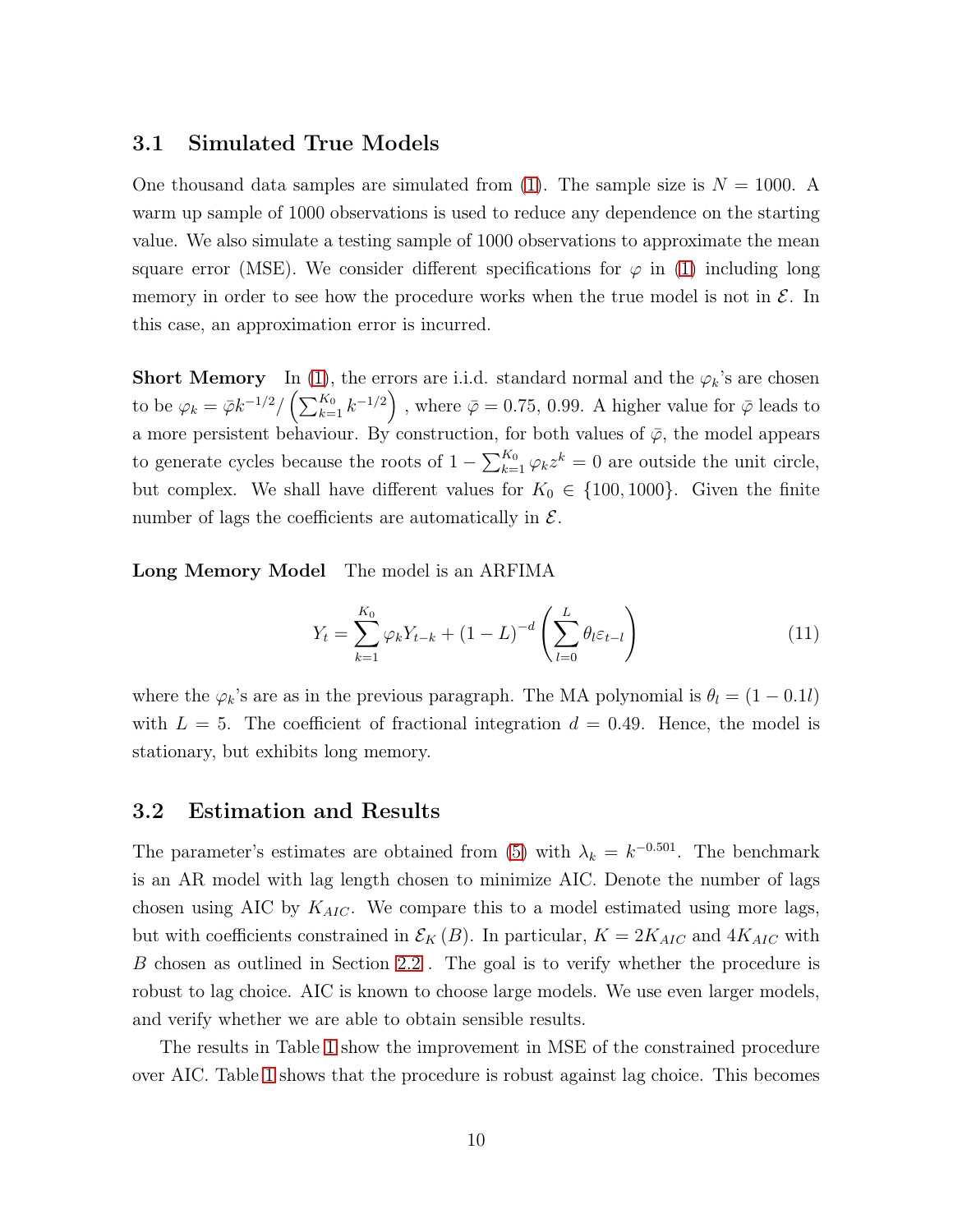<span id="page-10-1"></span>evident in the long memory case. The larger model  $(4K_{AIC})$  leads to relatively better performance when the true model exhibits persistency as [\(11\)](#page-9-0).

> Table 1: Simulation Results. For Short Memory the process is as in [\(1\)](#page-1-1) with number of true AR coefficients equal to  $K_0$  and AR coefficients satisfying  $\varphi_k =$  $\bar{\varphi}k^{-1/2}/\left(\sum_{k=1}^{K_0}k^{-1/2}\right)$  , where  $\bar{\varphi}=0.75,\,0.99.$  For Long Memory, the process is as in [\(11\)](#page-9-0). Entries denote the MSE improvement relative to the MSE of a model with lag length  $K_{AIC}$  chosen using AIC. MSE in the numerator in the calculation of the relative improvement is computed using lag length  $2K_{AIC}$  and  $4K_{AIC}$  and constraining the coefficients in  $\mathcal{E}(B)$  where B is chosen as described in Section [2.2.](#page-8-1)

| $K_0 =$                | 100          | 1000 |                                  |      |
|------------------------|--------------|------|----------------------------------|------|
|                        | $2K_{AIC}$   |      | $4K_{AIC}$ $2K_{AIC}$ $4K_{AIC}$ |      |
|                        | Short Memory |      |                                  |      |
| $\bar{\varphi} = 0.75$ | 0.99         | 0.99 | 0.99                             | 0.99 |
| $\bar{\varphi} = 0.99$ | 0.99         | 0.99 | 0.99                             | 0.99 |
|                        | Long Memory  |      |                                  |      |
| $\bar{\varphi} = 0.75$ | 0.93         | 0.88 | 0.94                             | 0.88 |
| $\bar{\varphi} = 0.99$ | 0.93         | 0.88 | 0.94                             | 0.88 |

## <span id="page-10-0"></span>4 Further Remarks

It is simple to impose linear restrictions on the coefficients of either the constrained or penalized estimator. A natural example is positivity. This is the case if we wish to estimate ARCH models of large orders. Under ARCH restrictions, the squared returns follow an AR process. The estimator does not have a closed form expression, but it is just the solution of a quadratic programming problem. Another extension pertains to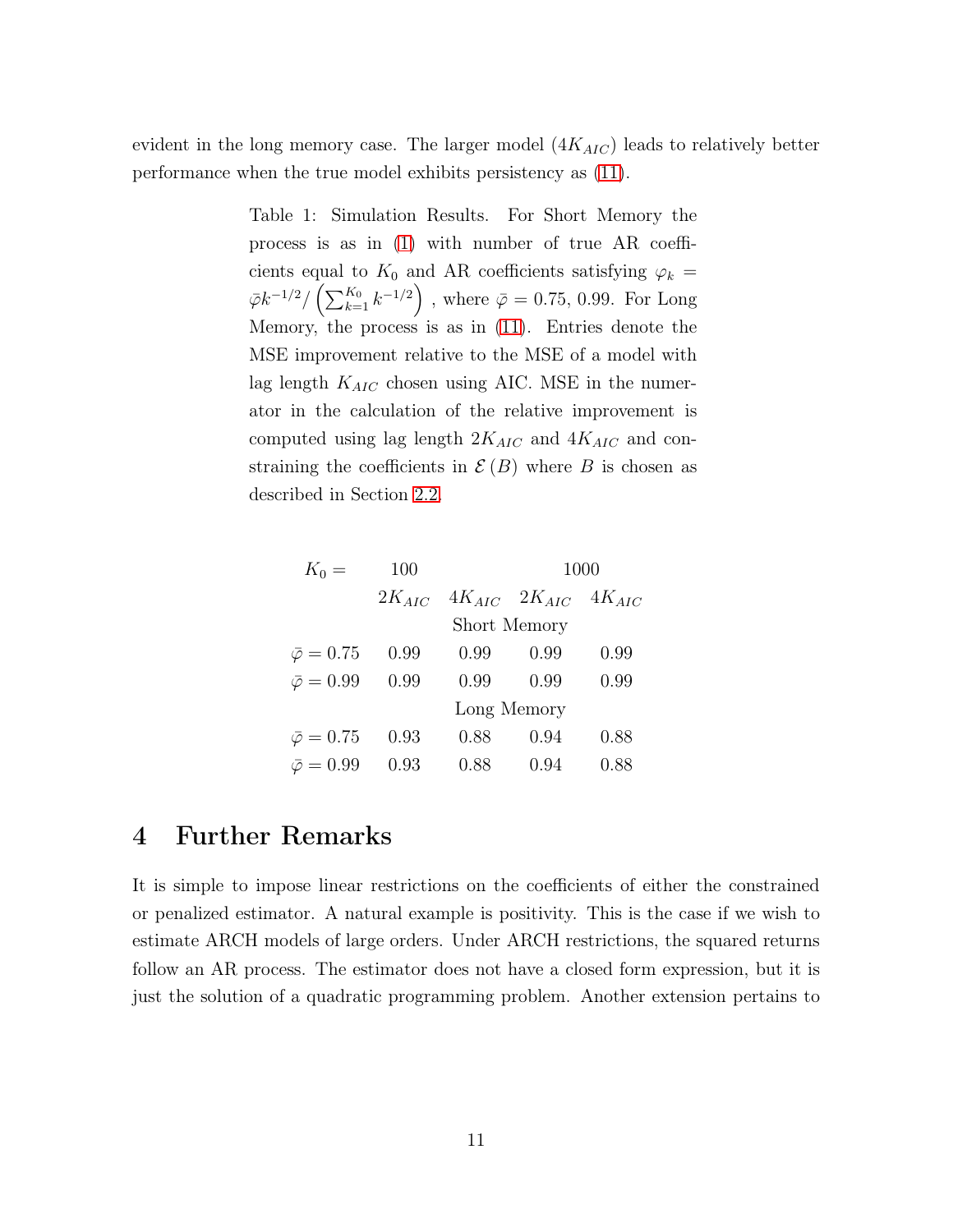vector autoregressive processes

<span id="page-11-1"></span>
$$
Y_t = \sum_{k=1}^{\infty} \Phi_k Y_{t-k} + \varepsilon_t \tag{12}
$$

where now the variables and innovations are  $L$  dimensional vectors and we use the capital  $\Phi_k$  to stress the multivariate framework, where  $\Phi_k$  is an  $L \times L$  matrix. Again, we can restrict  $\mathcal E$  in a suitable way. For example, we can impose that  $\Phi_k$  is lower triangular. This restriction has a variety of implications going from Granger causality to exogeneity and it is of much interest in econometrics (e.g., Sims, 1980). For fixed L, all the results in this paper apply to this problem as well, with obvious changes if we modify the constraint to  $\sum_{k=1}^{\infty} |\Phi_k|^2 \lambda_k^2 \leq B$  where  $|\Phi_k|$  is any matrix norm, e.g., Frobenius:  $|\Phi_k| = \sqrt{Trace(\Phi_k^T \Phi_k)},$  where  $\Phi_k^T$  is the transpose of  $\Phi_k$ .

An extension, which does not follow directly from the results derived here, is to consider the case where  $L \to \infty$ . This is the problem where we have a large crosssection (L is the dimensional of the vector  $Y_t$  in [\(12\)](#page-11-1)). In this case, the constraint cannot use an arbitrary matrix norm (norms are not equivalent in infinite dimensional spaces). Results in Lutz and Bühlmann (2006) together with the ones derived here can provide initial guidance on how to tackle this problem in the future.

# <span id="page-11-0"></span>5 Proofs

At first we include the short proof of Lemma [2](#page-2-1)

Proof. [Lemma [2\]](#page-2-1)A stationary infinite AR process with absolutely summable AR coefficients has an infinite MA representation with absolutely summable coefficient and it is invertible (Lemma 2.1 in Bühlmann, 1995). Hence, there are coefficients  $\psi_s$ 's such that  $Y_t = \sum_{s=0}^{\infty} \psi_s \varepsilon_{t-s}$  and

$$
\sum_{k=1}^{\infty} |\mathbb{E}Y_t Y_{t-k}| \leq \sigma^2 \sum_{k=1}^{\infty} \sum_{s=0}^{\infty} |\psi_{s+k}| |\psi_s| < \infty,
$$

which means that the autocovariance function is absolutely summable. The moment bound follows from the infinite MA representation and the bound on the fourth moment of the innovations.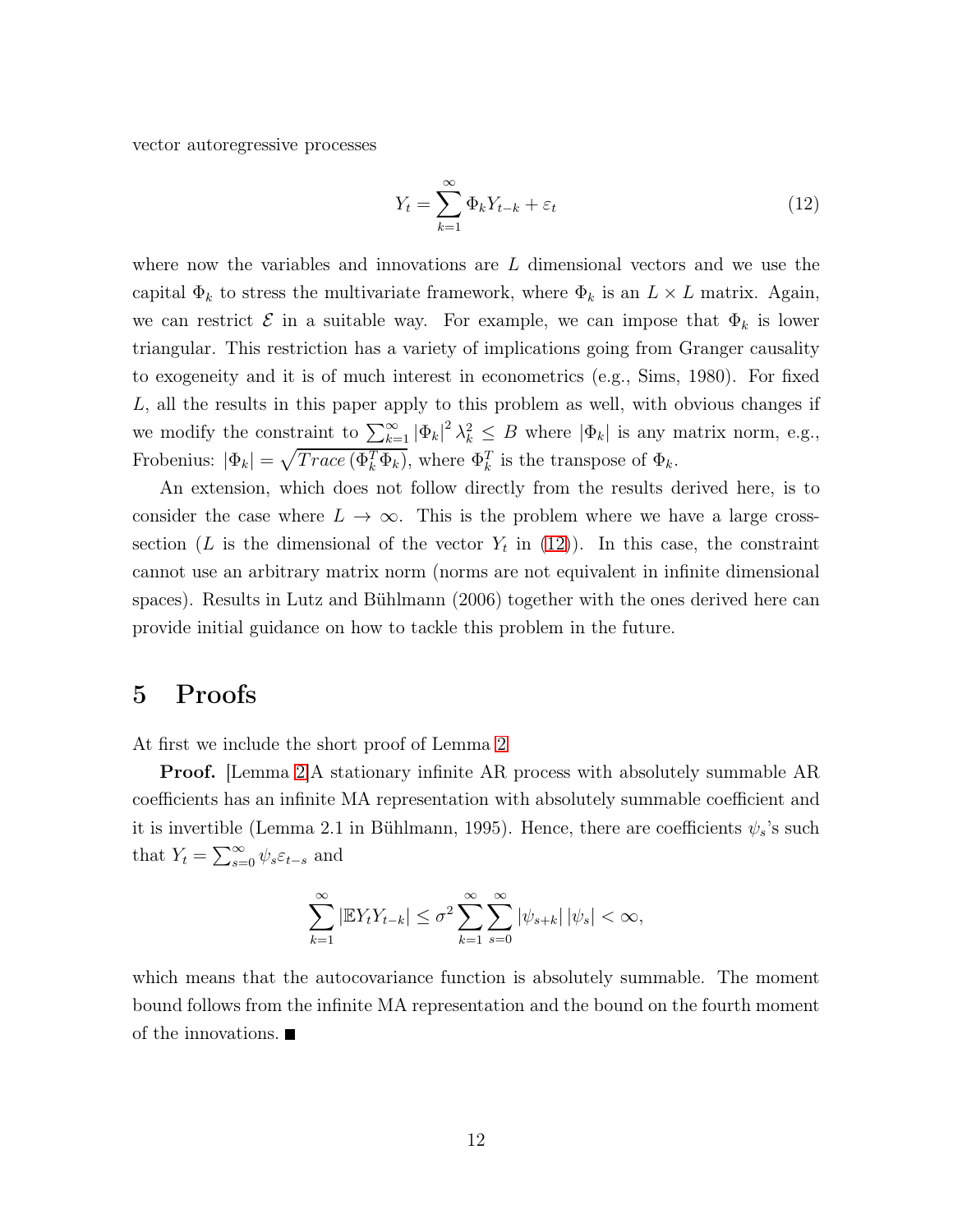## 5.1 Proof of Theorem [1](#page-5-1)

We divide the proof into two parts. One only concerns results under the Euclidean norm. The other is concerned with convergence results under the RKHS norm.

#### 5.1.1 Consistency Under the Euclidean Norm

<span id="page-12-1"></span>Few lemmas are needed for the proof. Throughout, we shall use the notation  $X_t(a) =$  $\sum_{k=1}^{\infty} a_k Y_{t-k}$  for any  $a \in \mathbb{R}^{\infty}$ .

**Lemma 3** For  $\rho := (2\lambda + 1)/2 > 1$  $\rho := (2\lambda + 1)/2 > 1$  $\rho := (2\lambda + 1)/2 > 1$  ( $\lambda > 1/2$  as in Condition 1) and real constants  $w_k$ 's, sup<sub>b∈ $\varepsilon_{K(B)}$ </sub>  $\left|\sum_{k=1}^K b_k w_k\right| \lesssim \sum_{k=1}^K k^{-\rho} |w_k|$ , and similarly, for real constants  $w_{k,l}$ 's,  $\sup_{b \in \mathcal{E}_K(B)}$  $\sum_{k,l=1}^{K} b_k b_l w_{lk} \leq \sum_{k,l=1}^{K} k^{-\rho} l^{-\rho} |w_{kl}|$ .

**Proof.** Note that  $\begin{bmatrix} 1 & 0 & 0 \\ 0 & 0 & 0 \\ 0 & 0 & 0 \\ 0 & 0 & 0 \\ 0 & 0 & 0 \\ 0 & 0 & 0 \\ 0 & 0 & 0 \\ 0 & 0 & 0 \\ 0 & 0 & 0 \\ 0 & 0 & 0 & 0 \\ 0 & 0 & 0 & 0 \\ 0 & 0 & 0 & 0 \\ 0 & 0 & 0 & 0 \\ 0 & 0 & 0 & 0 & 0 \\ 0 & 0 & 0 & 0 & 0 \\ 0 & 0 & 0 & 0 & 0 \\ 0 & 0 & 0 & 0 & 0 \\ 0 & 0 &$  $\left|\sum_{k=1}^K b_k w_k\right| \leq \sum_{k,l=1}^K$  $\frac{|b_k|}{k^{-\rho}}k^{-\rho} |w_k|$ . Given that  $b \in \mathcal{E}_K(B)$ , then  $b_k \lesssim k^{-\rho}$  uniformly in  $b \in \mathcal{E}_K(B)$ , by Lemma [1.](#page-2-2) This implies that the previous quantity is bounded by a constant multiple of  $\sum_{k=1}^{K} k^{-\rho} |w_k|$ . The same argument proves the second statement in the lemma

The  $w_{kl}$ 's in the lemma above will be partial sums of cross products of  $Y_t$ 's, which we bound using the following.

For arbitrary  $\tau > 0$ , the first order conditions that define [\(4\)](#page-3-1) imply that

<span id="page-12-2"></span>
$$
b_{n,\tau,k} = -\frac{1}{2\tau\lambda_k^2} \frac{1}{n} \sum_{t=1}^n \left( Y_t - X_t \left( b_{n,\tau} \right) \right) Y_{t-k} \tag{13}
$$

where  $b_{n,\tau,k}$  is the  $k^{th}$  element in  $b_{n,\tau}$ . By Condition [1,](#page-2-0) multiplying both sides by  $2\tau\lambda_k^2 a_k$ and summing over  $k$ ,

$$
\left| \frac{1}{n} \sum_{t=1}^{n} \left( Y_t - X_t \left( b_{n,\tau} \right) \right) X_t \left( a \right) \right| = 2\tau \left| \sum_{k=1}^{K} \lambda_k^2 b_{n,\tau,k} a_k \right|
$$
\n
$$
\leq 2\tau \sqrt{\sum_{k=1}^{K} \lambda_k^2 b_{n,\tau,k}^2} \sqrt{\sum_{k=1}^{K} \lambda_k^2 a_k^2}, \tag{14}
$$

<span id="page-12-0"></span>recalling the definition of  $X_t(a)$  and using the Cauchy-Schwarz inequality. If  $a \in \mathcal{E}_K(1)$ ,  $\sqrt{\sum_{k=1}^K \lambda_k^2 a_k^2} \leq 1$  and the above display clearly holds uniformly in a. We need to show that there is a  $\tau = \tau_n = O_p(n^{-1/2})$  such  $\sqrt{\sum_{k=1}^K \lambda_k^2 b_{n,\tau,k}^2} < B$ . This will imply the display in the statement of the lemma.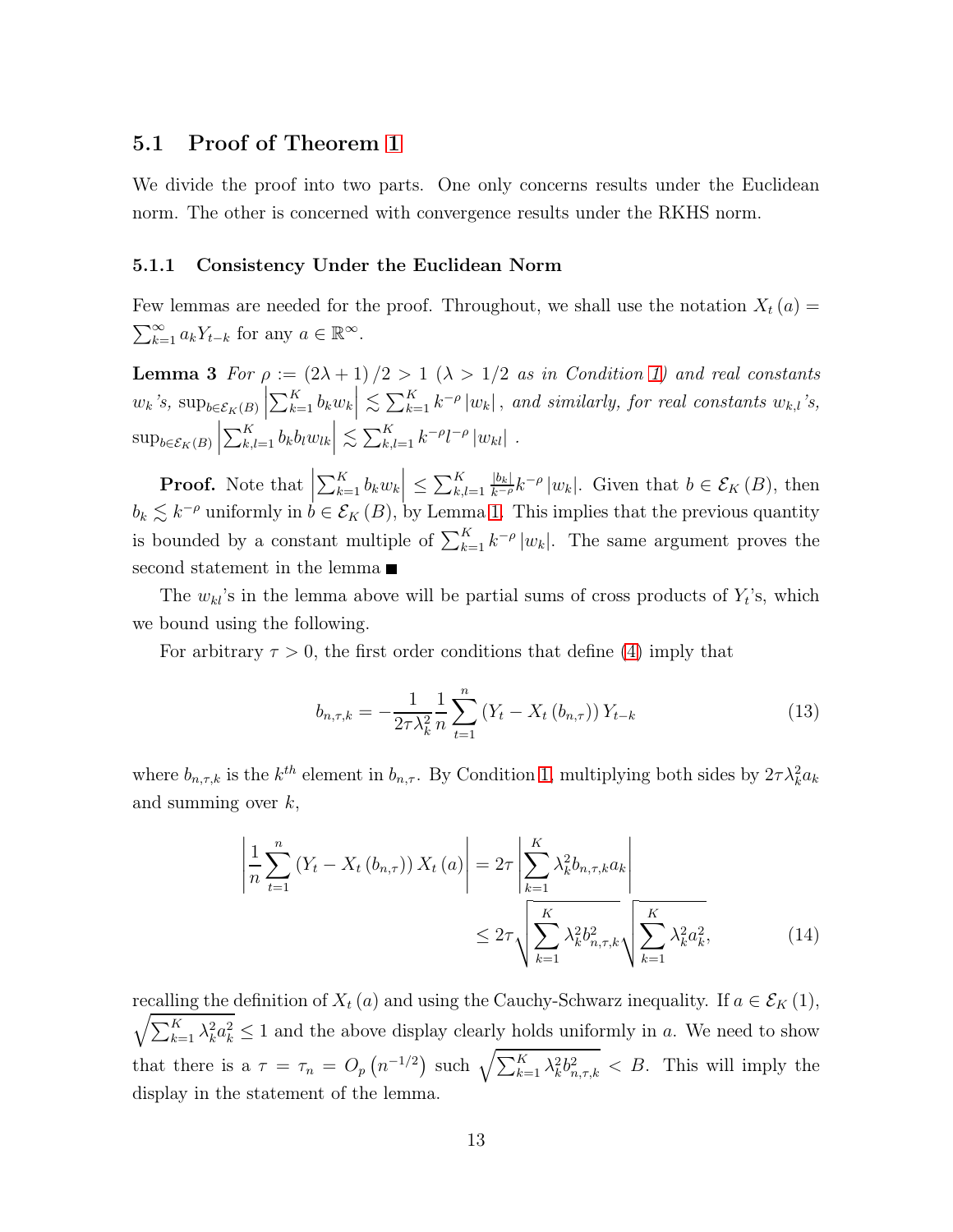Lemma 4 Under Condition [1,](#page-2-0)

$$
\sup_{n,k,l>0} \mathbb{E} \left| \frac{1}{\sqrt{n}} \sum_{t=1}^n (1 - \mathbb{E}) Y_{t-k} Y_{t-l} \right|^2 < \infty.
$$

**Proof.** From the proof of Lemma [2,](#page-2-1) there are absolutely summable coefficients  $\psi_u$ 's, such that  $Y_t = \sum_{u=0}^{\infty} \psi_u \varepsilon_{t-u}$ . For ease of notation suppose that the i.i.d. innovations have variance one and the MA coefficients are non-negative. By stationarity,

$$
\mathbb{E}\left|\frac{1}{\sqrt{n}}\sum_{t=1}^{n}\left(1-\mathbb{E}\right)Y_{t-k}Y_{t-l}\right|^2 \leq 2\sum_{s=0}^{n}\mathbb{E}\left[\left(1-\mathbb{E}\right)Y_{t-k}Y_{t-l}\right]\left[\left(1-\mathbb{E}\right)Y_{t-s-k}Y_{t-s-l}\right],
$$

where the r.h.s. holds for any  $t$ . If we showed that

$$
\mathbb{E}\left[\left(1-\mathbb{E}\right)Y_{t-k}Y_{t-l}\right]\left[\left(1-\mathbb{E}\right)Y_{t-s-k}Y_{t-s-l}\right]\lesssim\psi_s
$$

the result would follow by summability of the coefficients. To show the above, with no loss of generality, by symmetry, consider only the case  $l \geq k$ . This implies that

$$
\mathbb{E} [(1 - \mathbb{E}) Y_{t-k} Y_{t-l}] [(1 - \mathbb{E}) Y_{t-s-k} Y_{t-s-l}]
$$
\n
$$
= Cov (Y_{t-k} Y_{t-l}, Y_{t-s-k} Y_{t-s-l})
$$
\n
$$
= \mathbb{E} \sum_{u_1=0}^{\infty} \sum_{u_2=0}^{\infty} \psi_{u_1} \psi_{u_2} [(1 - \mathbb{E}) \varepsilon_{t-k-u_1} \varepsilon_{t-l-u_2}]
$$
\n
$$
\times \sum_{u_3=0}^{\infty} \sum_{u_4=0}^{\infty} \psi_{u_3} \psi_{u_4} [(1 - \mathbb{E}) \varepsilon_{t-s-k-u_3} \varepsilon_{t-s-l-u_4}].
$$

The above is equal to

$$
\sum_{u_1=0}^{\infty} \sum_{u_2=0}^{\infty} \sum_{u_3=0}^{\infty} \sum_{u_4=0}^{\infty} \psi_{u_1} \psi_{u_2} \psi_{u_3} \psi_{u_4} Cov\left(\varepsilon_{t-k-u_1}\varepsilon_{t-l-u_2}, \varepsilon_{t-s-k-u_3}\varepsilon_{t-s-l-u_4}\right).
$$

By the i.i.d. condition on the innovations, the covariance is zero if the indexes are not constrained in the following sets  $\{k + u_1 = l + u_2, k + u_3 = l + u_4\}, \{u_1 = u_3 + s, u_2 = u_4 + s\},\$  ${k + u_1 = l + u_4 + s, l + u_2 = k + u_3 + s}.$  Hence, we can consider summation with indexes in these sets only. Splitting the sum according to the above index sets, we have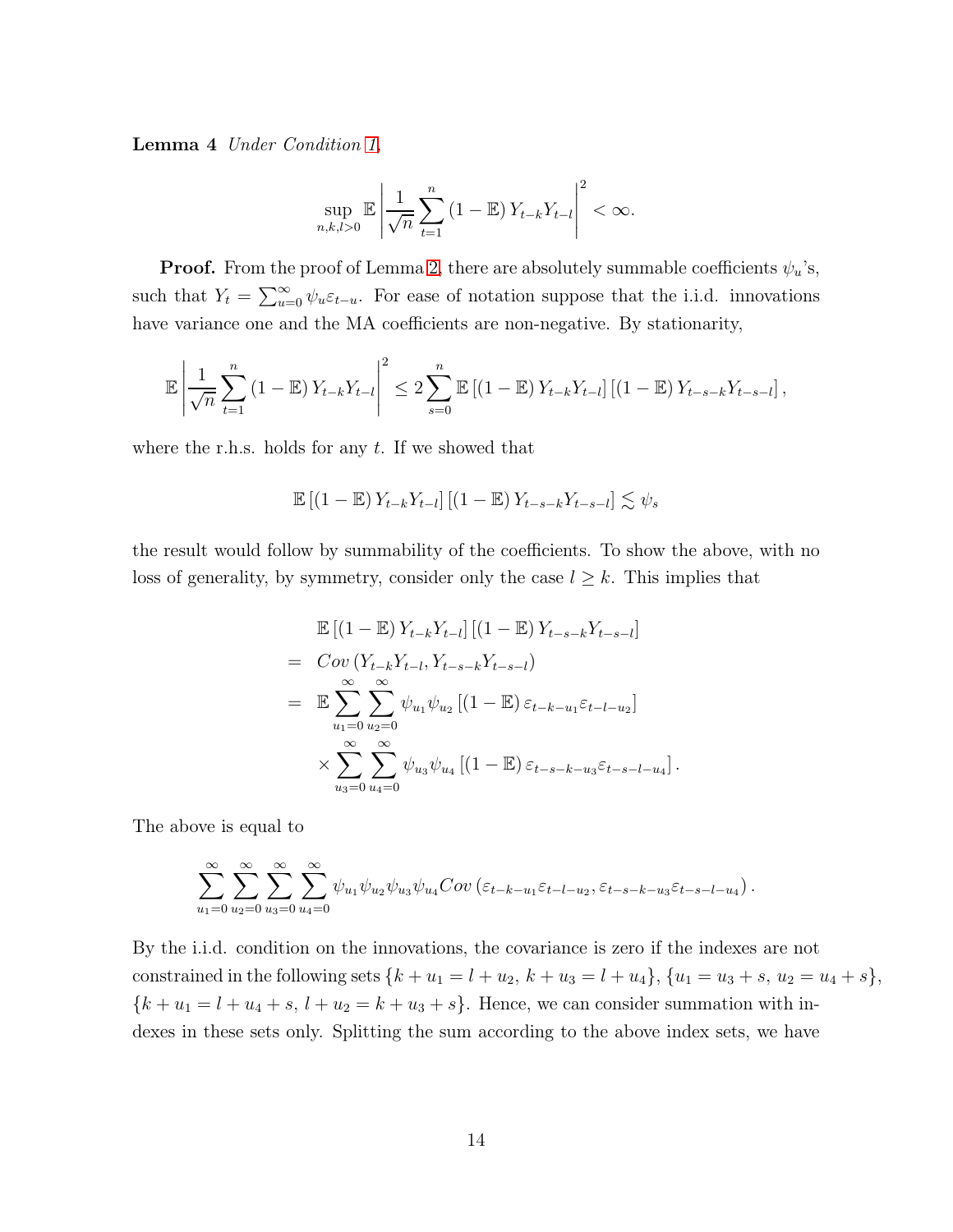respectively,

$$
I = \sum_{u=0}^{\infty} \sum_{v=0}^{\infty} \psi_{u+l-k} \psi_u \psi_{v+l-k} \psi_v Cov \left( \varepsilon_0^2, \varepsilon_{u-(s+v)}^2 \right),
$$
  
\n
$$
II = \sum_{u=0}^{\infty} \sum_{v=0}^{\infty} \psi_{u+s} \psi_{v+s} \psi_u \psi_v \mathbb{E} \varepsilon_0^2 \varepsilon_{(u-v)+(k-l)}^2,
$$
  
\n
$$
III = \sum_{u=0}^{\infty} \sum_{v=0}^{\infty} \psi_{u+s+(l-k)} \psi_{v+s+(k-l)} \psi_u \psi_v \mathbb{E} \varepsilon_0^2 \varepsilon_{(u-v-s)+(k-l)}^2.
$$

By elementary change of indexes,

$$
I \leq \sum_{u=0}^{\infty} \sum_{v=0}^{\infty} \psi_{u+l-k} \psi_u \psi_{v+l-k} \psi_v 1_{\{u-v=s\}} \leq \sum_{v=0}^{\infty} \psi_{v+s+l-k} \psi_{v+s} \psi_{v+(l-k)} \psi_v
$$
  

$$
\leq 2 \sum_{v=0}^{\infty} \psi_{v+s}^2 \psi_v^2 \leq \psi_s^2.
$$

Similarly, deduce that

$$
II \lesssim \left(\sum_{u=0}^{\infty} \psi_u \psi_{u+s}\right)^2 \leq \psi_s^2 \left(\sum_{u=0}^{\infty} \psi_u\right)^2 \lesssim \psi_s^2.
$$

Finally,

$$
III \lesssim \sum_{u=0}^{\infty} \sum_{v=0}^{\infty} \psi_u \psi_v \psi_{u+s+(l-k)} \psi_{v+s+(k-l)} \leq \psi_s \left( \sum_{u=0}^{\infty} \sum_{v=0}^{\infty} \psi_v \psi_u \right) \lesssim \psi_s.
$$

The bounds do not depend on  $k, l$  beyond the fact that  $l \geq k$ . Repeating the argument for  $k > l$ , the result follows.  $\blacksquare$ 

Lemma [4](#page-12-0) will be used to bound quantities such as the following

$$
\mathbb{E}\left|\sum_{k,l=1}^{\infty}k^{-(2\lambda+1)/2}l^{-(2\lambda+1)/2}\frac{1}{n}\sum_{t=1}^{n}(1-\mathbb{E})Y_{t-k}Y_{t-l}\right|
$$
  

$$
\leq \sum_{k,l=1}^{\infty}k^{-(2\lambda+1)/2}l^{-(2\lambda+1)/2}\mathbb{E}\left|\frac{1}{n}\sum_{t=1}^{n}(1-\mathbb{E})Y_{t-k}Y_{t-l}\right|
$$
  

$$
\lesssim \frac{1}{\sqrt{n}}\max_{k,l>0}\mathbb{E}\left|\frac{1}{\sqrt{n}}\sum_{t=1}^{n}(1-\mathbb{E})Y_{t-k}Y_{t-l}\right|,
$$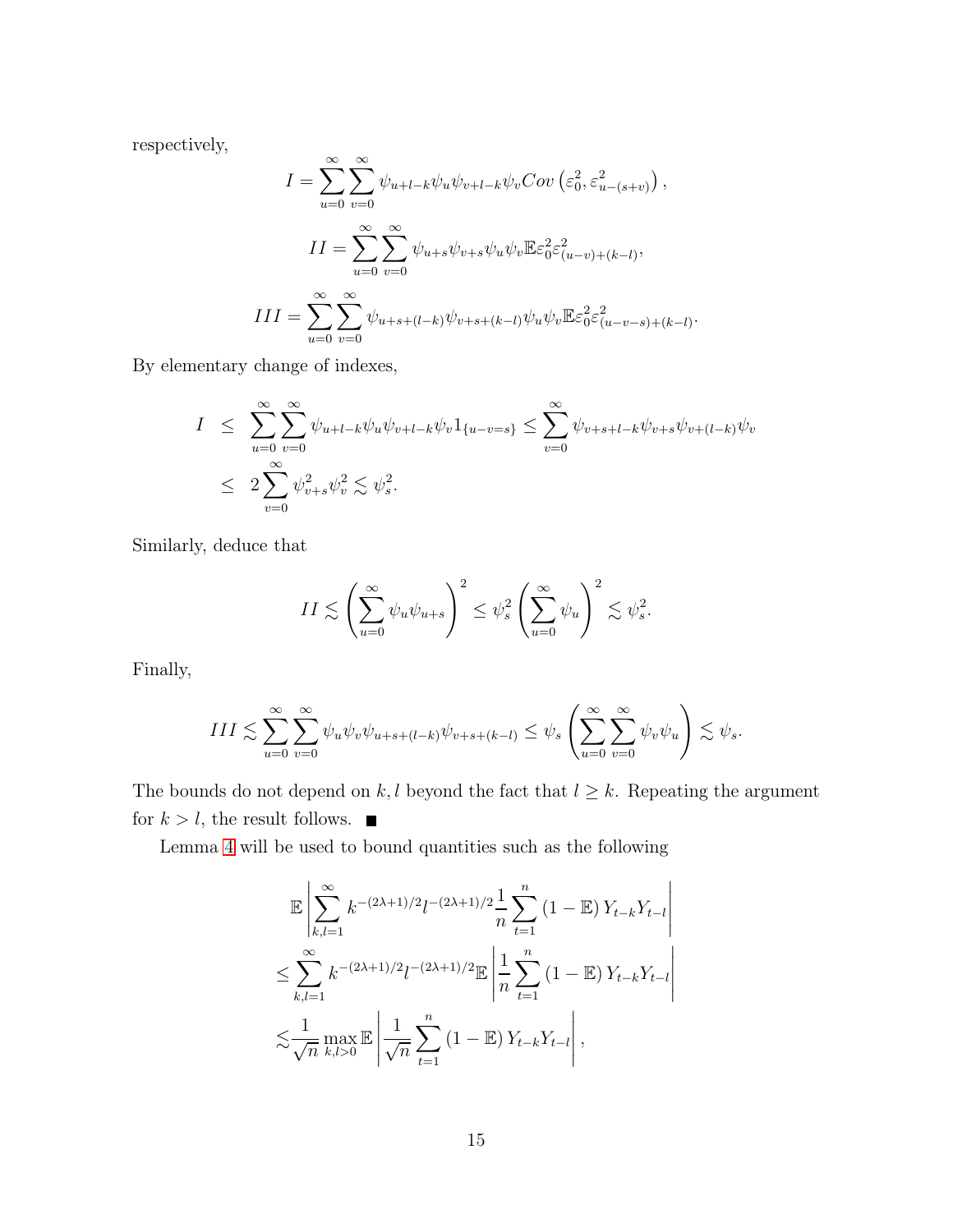where the second inequality follows because  $(2\lambda + 1)/2 > 1$ . Then, by Lemma [4](#page-12-0) the expectation is finite because  $\mathbb{E}|\cdot| \leq (\mathbb{E}|\cdot|^2)^{1/2}$  and it is independent of k, l by stationarity. In consequence the display is  $O_p(n^{-1/2})$  because convergence in  $L_1$  implies convergence in probability.

<span id="page-15-1"></span>To establish convergence rates we need two stochastic equicontinuity results.

**Lemma 5** Under Condition [1,](#page-2-0) for any  $\epsilon > 0$ 

<span id="page-15-0"></span>
$$
\mathbb{E}\sup_{a,b\in\mathcal{E}(2B),|b|_2\leq\delta}\left|\frac{1}{\sqrt{n}}\sum_{t=1}^n\left(1-\mathbb{E}\right)X_t\left(b\right)X_t\left(a\right)\right|\lesssim\delta^{\frac{2\lambda-\epsilon-1}{2\lambda-\epsilon}}.\tag{15}
$$

**Proof.** By the triangle inequality,  $(15)$  is bounded by

$$
\mathbb{E}\sup_{a,b\in\mathcal{E}(2B),|b|_2\leq\delta}\sum_{l=1}^{\infty}|a_l|\sum_{k=1}^{\infty}|b_k|\left|\frac{1}{\sqrt{n}}\sum_{t=1}^n\left(1-\mathbb{E}\right)Y_{t-k}Y_{t-l}\right|.
$$

By Lemma [3,](#page-12-1) there is a  $\rho > 1$  such that the above is bounded by a constant multiple of

$$
\sum_{l=1}^{\infty} l^{-\rho} \mathbb{E} \sup_{b \in \mathcal{E}(2B), |b|_2 \le \delta} \sum_{k=1}^{\infty} |b_k| \left| \frac{1}{\sqrt{n}} \sum_{t=1}^n (1 - \mathbb{E}) Y_{t-k} Y_{t-l} \right|
$$
  

$$
\lesssim \sup_{l>0} \mathbb{E} \sup_{b \in \mathcal{E}(2B), |b|_2 \le \delta} \sum_{k=1}^{\infty} |b_k| \left| \frac{1}{\sqrt{n}} \sum_{t=1}^n (1 - \mathbb{E}) Y_{t-k} Y_{t-l} \right|
$$

by summability of  $l^{-\rho}$ . For any positive V, the above display can be written as

$$
\sup_{l>0} \mathbb{E} \sup_{b \in \mathcal{E}(2B), |b|_2 \le \delta} \left( \sum_{k \le V} + \sum_{k>V} \right) |b_k| \left| \frac{1}{\sqrt{n}} \sum_{t=1}^n (1 - \mathbb{E}) Y_{t-k} Y_{t-l} \right|.
$$

We shall bound the two sums separately. By the Cauchy-Schwarz inequality, the first sum is bounded by

$$
\sqrt{\sup_{l>0} \sup_{|b|_2 \le \delta} \sum_{k \le V} b_k^2 \sum_{k \le V} \mathbb{E} \left| \frac{1}{\sqrt{n}} \sum_{t=1}^n (1 - \mathbb{E}) Y_{t-k} Y_{t-l} \right|^2} \lesssim \delta \sqrt{V},\tag{16}
$$

where the inequality uses Lemma [4](#page-12-0) and  $|b|_2 \leq \delta$ . Having set V to such finite value, by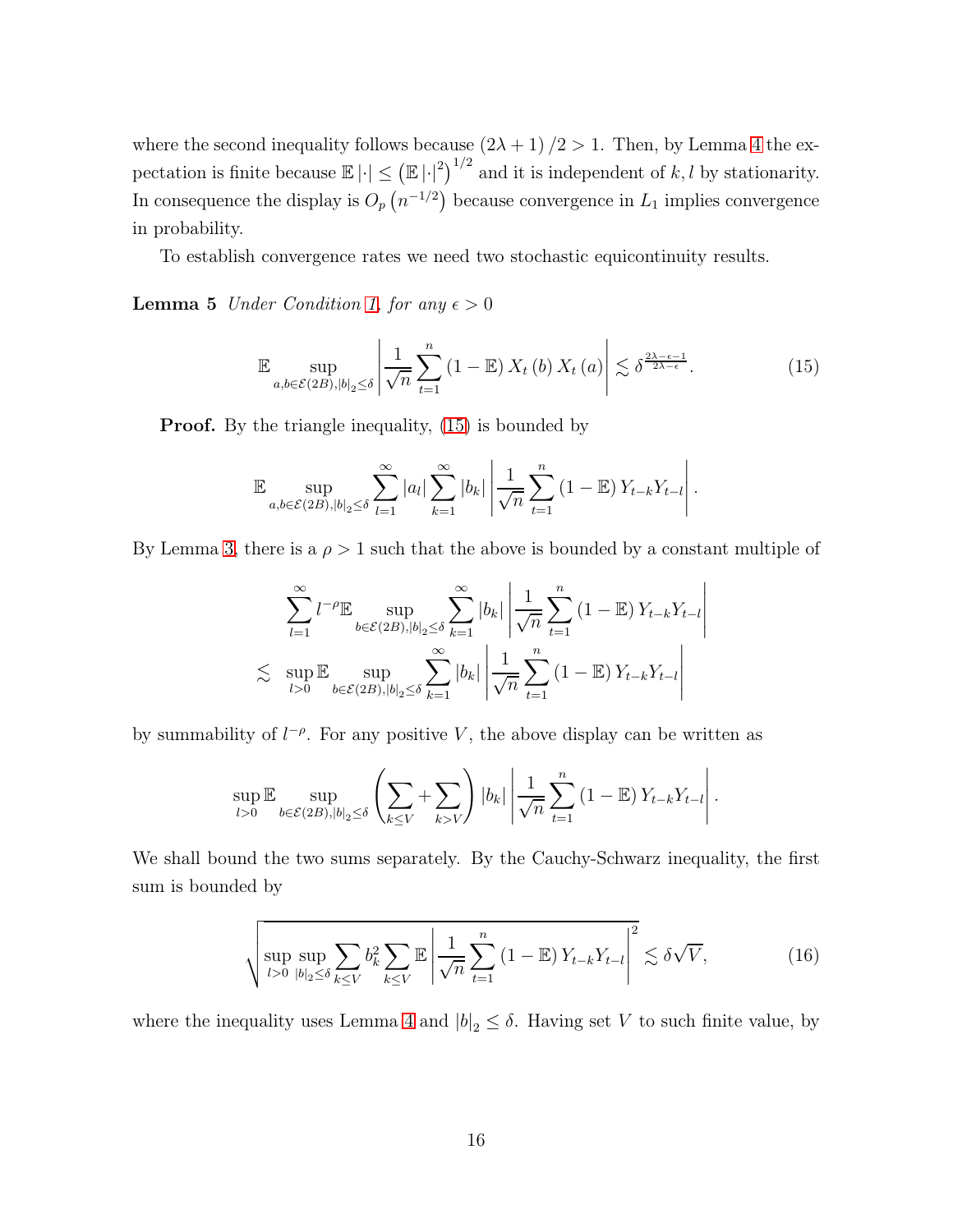the Cauchy-Schwarz inequality, the second sum is bounded by

$$
\sqrt{\left(\sup_{b\in\mathcal{E}(2B)}\sum_{k>V}b_k^2k^{(1+\epsilon)}\right)\left(\sup_{l>0}\sum_{k>V}k^{-(1+\epsilon)}\mathbb{E}\left|\frac{1}{\sqrt{n}}\sum_{t=1}^n\left(1-\mathbb{E}\right)Y_{t-k}Y_{t-l}\right|^2\right)}
$$
  

$$
\lesssim \sqrt{V^{(1+\epsilon)}\lambda_V^{-2}\left(\sup_{b\in\mathcal{E}(2B)}\sum_{k>V}b_k^2\lambda_k^2\right)}
$$

for any  $\epsilon \in (0, 2\lambda - 1)$ , using again Lemma [4,](#page-12-0) and the fact that  $k^{-(1+\epsilon)}$  is summable and  $k^{(1+\epsilon)}\lambda_k^{-2}$  $k<sup>2</sup>$  is decreasing. The r.h.s. is then bounded by a constant multiple of  $V^{(1+\epsilon-2\lambda)/2}$ . Equating  $\delta \sqrt{V}$  with  $V^{(1+\epsilon-2\lambda)/2}$  we choose  $V = \delta^{2/(2\lambda-\epsilon)}$ , implying that  $\delta\sqrt{V} + V^{(1+\epsilon-2\lambda)/2} \lesssim \delta^{\frac{2\lambda-\epsilon-1}{2\lambda-\epsilon}}$  and the lemma is proved.

<span id="page-16-0"></span>**Lemma 6** Under Condition [1,](#page-2-0) for any  $\epsilon > 0$ ,

$$
\mathbb{E} \sup_{b \in \mathcal{E}(2B), |b|_2 \le \delta} \left| \frac{1}{\sqrt{n}} \sum_{t=1}^n \varepsilon_t X_t(b) \right| \lesssim \delta^{\frac{2\lambda - \epsilon - 1}{2\lambda - \epsilon}}
$$

Proof. By linearity and the triangle inequality,

$$
\mathbb{E} \sup_{b \in \mathcal{E}(2B), |b|_2 \le \delta} \left| \frac{1}{\sqrt{n}} \sum_{t=1}^n \varepsilon_t X_t(b) \right|
$$
  

$$
\leq \mathbb{E} \sup_{b \in \mathcal{E}(2B), |b|_2 \le \delta} \sum_{k=1}^\infty |b_k| \left| \frac{1}{\sqrt{n}} \sum_{t=1}^n \varepsilon_t Y_{t-k} \right|.
$$

Note that

$$
\sup_{k>0} \mathbb{E} \left| \frac{1}{\sqrt{n}} \sum_{t=1}^{n} \varepsilon_t Y_{t-k} \right|^2 \leq \sigma^2 \gamma(0).
$$

Hence, we can proceed exactly as in the proof of Lemma [5](#page-15-1) to deduce the result.  $\blacksquare$ 

The first part of Point 1 in the theorem will be proved in Lemma [8](#page-20-0) (Section [5.1.2\)](#page-18-0). Hence, here we shall only derive the convergence rate.

Define the empirical loss function

$$
L_n (b) := \frac{1}{n} \sum_{t=1}^n \left( Y_t - \sum_{k=1}^\infty b_k Y_{t-k} \right)^2
$$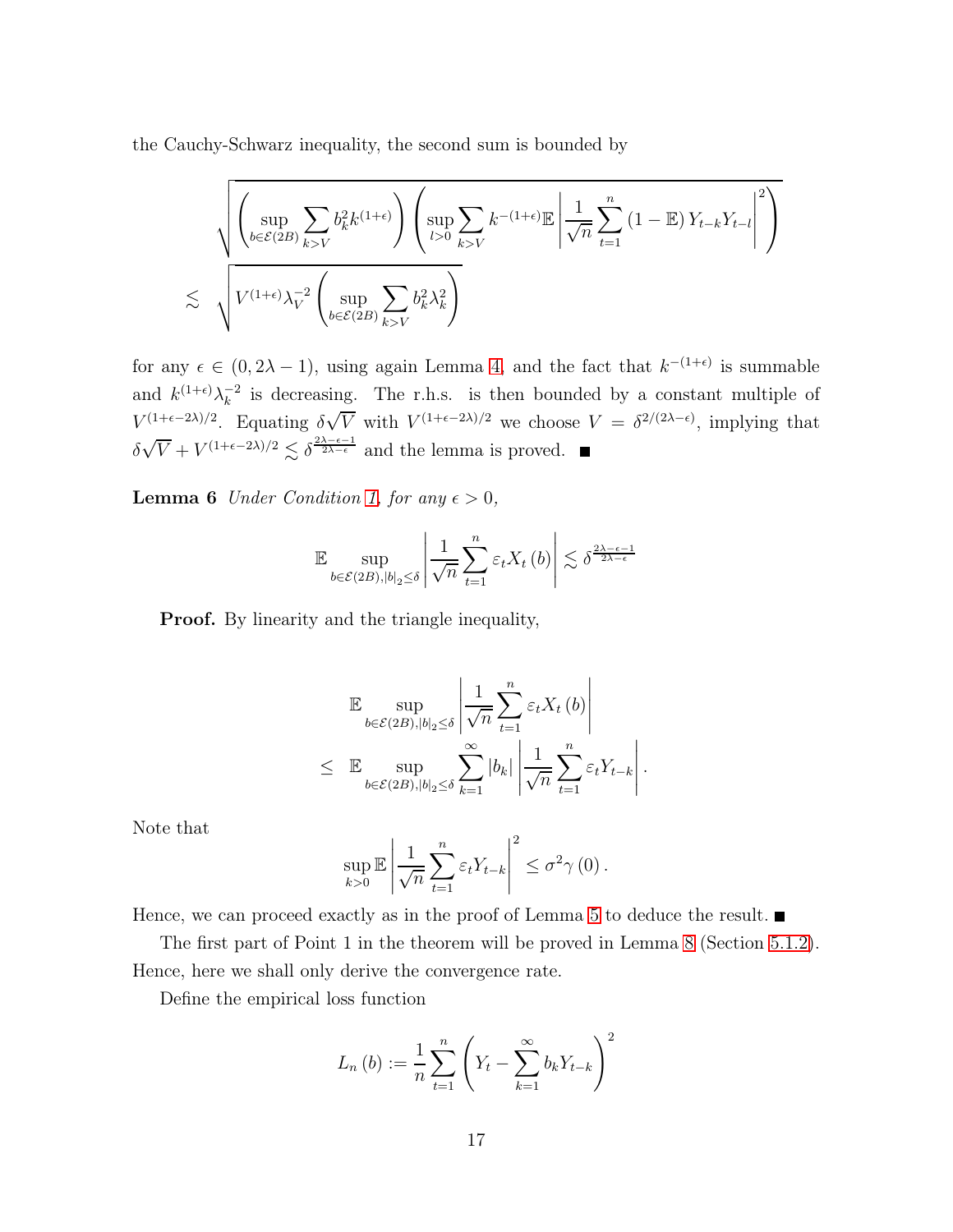where  $b \in \mathcal{E}$ . When  $b \in \mathcal{E}_K$  the sum inside the parenthesis only runs from 1 to K. The population loss is

$$
L(b) := \mathbb{E} X_1^2 (\varphi - b).
$$

Define  $\beta = \beta_K \in \mathbb{R}^\infty$  such that its first K entries are as in  $\varphi$  and the remaining are all zero. The consistency proof is standard (van der Vaart and Wellner, 2000, Theorem 3.2.5) once we show the following:

<span id="page-17-0"></span>
$$
L(b) - L(\beta) \gtrsim |b - \beta|_2^2, \qquad (17)
$$

<span id="page-17-1"></span>
$$
\mathbb{E} \sup_{b \in \mathcal{E}_K(B): |b - \beta|_2 \le \delta} |[L_n(b) - L(b)] - [L_n(\beta) - L(\beta)]| \lesssim \frac{\delta^{\alpha}}{\sqrt{n}},
$$
\n(18)

for some  $\alpha \in (0, 2)$ . Then, for any sequence  $r_n \to \infty$  satisfying  $r_n^{1-2\alpha} \lesssim \sqrt{n}$ ,  $L_n(b_n) \le$  $L_n(\beta) + O_p(r_n^{-2})$  and  $|\varphi - \beta|_2 \lesssim r_n^{-1}$ , we have that  $|b_n - \varphi|_2 = O_p(r_n^{-1})$ .

At first we verify [\(17\)](#page-17-0). Note that

$$
L(b) - L(\beta) = \sum_{k,l=1}^{\infty} (b_k - \beta_k) (b_l - \beta_l) \gamma (k - l),
$$

where  $\gamma(k)$  is the autocovariance function (ACF) of the  $Y_t$ 's. The estimator is uniquely identified if the matrix, say Γ, with  $(k, l)$  entry equal to  $\gamma (k - l)$ , is strictly positive definite with smallest eigenvalue  $\theta_{min} > 0$  (see remarks after Lemma 2.2. in Kreiss et al., 2011). This is the case if the spectral density of  $(Y_t)_{t \in \mathbb{Z}}$ , say  $g(\omega)$ , is bounded away from zero. The spectral density of the AR model [\(1\)](#page-1-1) is given by  $g(\omega) = (2\pi)^{-1} \sigma^2/\varphi(\omega)$ , where  $\varphi(\omega) = \left| \sum_{k=0}^{\infty} \varphi_k e^{-ik\omega} \right|$ <sup>2</sup> with  $\varphi_0 := 1$ . Noting that by Condition [1,](#page-2-0)  $\varphi(\omega) =$  $\left|\sum_{k=0}^{\infty}\varphi_{k}e^{-ik\omega}\right|^{2} \leq \left(\sum_{k=0}^{\infty}|\varphi_{k}|\right)^{2} < \infty$ , deduce that the eigenvalues of  $\Gamma$  are bounded away from zero. Hence,

<span id="page-17-2"></span>
$$
L(b) - L(\beta) \ge \theta_{\min}^{-1} \sum_{k=1}^{\infty} (b_k - \beta_k)^2 = |b - \beta|_2^2, \qquad (19)
$$

and [\(17\)](#page-17-0) holds.

Using the notation  $Y_t = X_t(\varphi) + \varepsilon_t$ , the empirical loss is equal to

$$
L_n(b) = \frac{1}{n} \sum_{t=1}^n \left[ \varepsilon_t^2 + X_t^2(\varphi - b) + 2\varepsilon_t X_t(\varphi - b) \right].
$$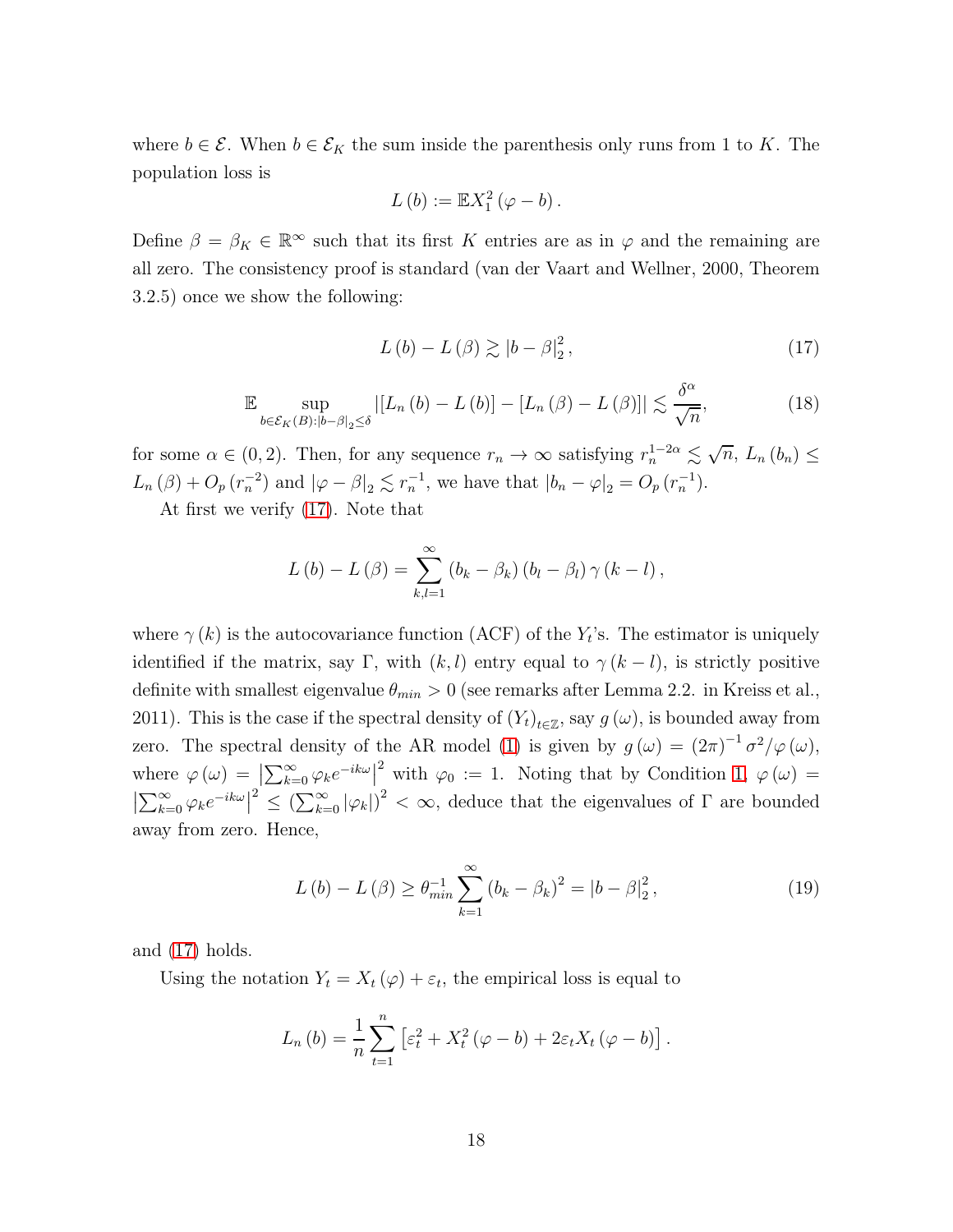This implies that

$$
(L_n(b) - L(b)) - (L_n(\beta) - L(\beta))
$$
  
=  $\frac{1}{n} \sum_{t=1}^n \left[2\varepsilon_t X_t(\beta - b) + (1 - \mathbb{E})\left(X_t^2(b - \varphi) - X_t^2(\beta - \varphi)\right)\right].$ 

To verify [\(18\)](#page-17-1), we need to bound the above uniformly in  $b \in \mathcal{E}(B)$  such that  $|b - \beta|_2 \le \delta$ . To this end, apply Lemma [6](#page-16-0) to the first term on the r.h.s. to find that the uniform bound is a constant multiple of  $n^{-1/2}\delta^{\frac{2\lambda-\epsilon-1}{2\lambda-\epsilon}}$  for any  $\epsilon > 0$ . By basic algebraic manipulations, the second term on the r.h.s. of the display is

$$
(1 - \mathbb{E}) \left( X_t^2 (b - \varphi) - X_t^2 (\beta - \varphi) \right)
$$
  
= 
$$
\frac{1}{n} \sum_{t=1}^n (1 - \mathbb{E}) Y_{t-k} Y_{t-l} (b_{n,k} - \beta_k) (b_{n,l} - \varphi_l)
$$
  
+ 
$$
\frac{1}{n} \sum_{t=1}^n (1 - \mathbb{E}) Y_{t-k} Y_{t-l} (\beta_k - \varphi_k) (b_{n,l} - \beta_l).
$$

Note that both  $\varphi - b$  and  $\beta - \varphi$  are in  $\mathcal{E}(2B)$ . We apply Lemma [5](#page-15-1) to deduce that each term on the r.h.s. of the above display is uniformly bounded in  $L_1$  by a constant multiple of  $n^{-1/2}\delta^{\frac{2\lambda-\epsilon-1}{2\lambda-\epsilon}}$  for any  $\epsilon > 0$  when  $|b-\beta|_2 \leq \delta$ . Hence [\(18\)](#page-17-1) is verified with  $\alpha = \frac{2\lambda - \epsilon - 1}{2\lambda - \epsilon}$  $\frac{\lambda-\epsilon-1}{2\lambda-\epsilon}$ . When we are only interested in a finite dimensional model, we can take  $\lambda \to \infty$  to deduce that  $\alpha = 1$ , which is the parametric case.

To find  $r_n$  note that

$$
L_n(b_n) - L_n(\beta) \le L_n(b_n) - \inf_{b \in \mathcal{E}_K(B)} L_n(b) = 0.
$$

Also,  $|\varphi - \beta|_2 = \left(\sum_{k > K} |\varphi_k|^2\right)^{1/2} \lesssim K^{-\lambda} / \ln^{1+\epsilon}(K)$  for some  $\epsilon > 0$  using Lemma [1](#page-2-2) and bounding the sum with an integral ad using the fact that  $\ln^{1+\epsilon}(\cdot)$  is slowly varying at infinity. Hence we deduce that  $r_n^{-1} \asymp (K^{-\lambda}/\ln^{1+\epsilon}(K)) + n^{-\frac{1}{2}(\frac{2\lambda-\epsilon}{2\lambda-\epsilon+1})}$  as stated in Point 1 of the theorem.

#### <span id="page-18-0"></span>5.1.2 Consistency Under the RKHS Norm

The proof depends on a few preliminary lemmas. Let  $\varphi_{\tau} = \varphi_{K,\tau} \in \mathcal{E}_K$  be the penalized population estimator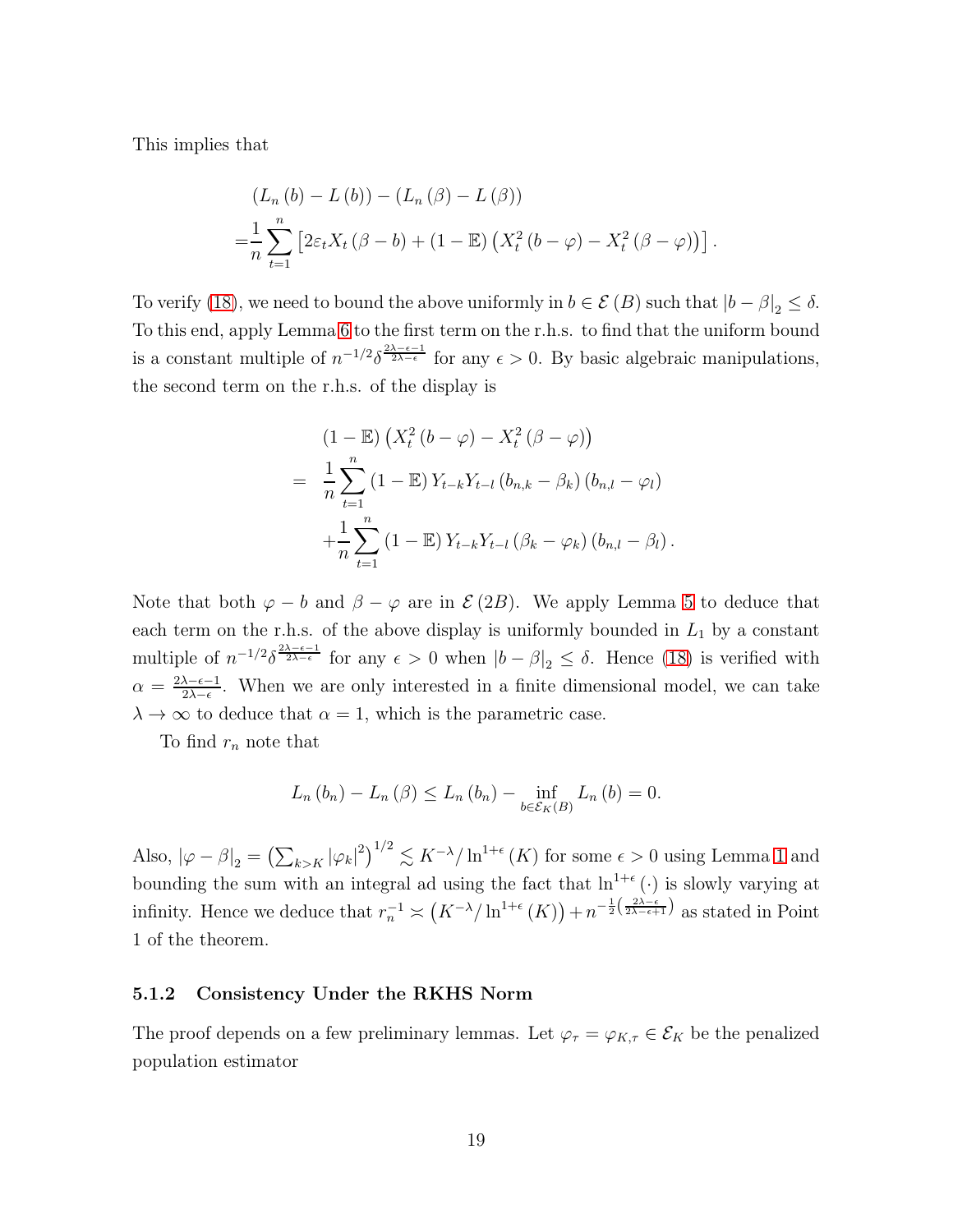<span id="page-19-0"></span>
$$
\varphi_{\tau} = \arg \inf_{b \in \mathcal{E}_K} \mathbb{E} X_1^2 \left( b - \varphi \right) + \tau \left| b \right|_{\mathcal{E}}^2.
$$
 (20)

<span id="page-19-1"></span>The following can be deduced from Theorem 5.9 in Steinwart and Christmann (2008, eq. 5.14). The proof is given, as the context might seem different at first sight.

**Lemma 7** Suppose Condition [1.](#page-2-0) For arbitrary but fixed  $\tau > 0$ , consider  $b_{n,\tau}$  and  $\varphi_{\tau}$  in  $(4)$  and  $(20)$  with K possibly diverging to infinity. Then,

$$
\sqrt{\sum_{k=1}^{K} \lambda_k^2 (b_{n,\tau,k} - \varphi_{\tau,k})^2} \le \sqrt{\sum_{k=1}^{K} \frac{1}{\tau^2 \lambda_k^2} \left( \frac{1}{n} \sum_{t=1}^{n} (1 - \mathbb{E}) (Y_t - X_t(\varphi_{\tau})) Y_{t-k} \right)^2},
$$

where  $b_{n,\tau,k}$  is the k<sup>th</sup> entry in the K dimensional vector  $b_{n,\tau}$ , and similarly for  $\varphi_{\tau,k}$ .

Proof. By convexity of the square error loss,

$$
\frac{1}{n}\sum_{t=1}^{n}(Y_{t}-X_{t}(\varphi_{\tau}))(X_{t}(b_{n,\tau})-X_{t}(\varphi_{\tau}))\leq \frac{1}{n}\sum_{t=1}^{n}(Y_{t}-X_{t}(b_{n,\tau}))^{2}-\frac{1}{n}\sum_{t=1}^{n}(Y_{t}-X_{t}(\varphi_{\tau}))^{2}.
$$

Note the following algebraic equality,

$$
2\tau \sum_{k=1}^{\infty} \lambda_k^2 (b_{n,\tau,k} - \varphi_{\tau,k}) \varphi_{\tau,k} + \tau \sum_{k=1}^{\infty} \lambda_k^2 (b_{n,\tau,k} - \varphi_{\tau,k})^2 = \tau \sum_{k=1}^{\infty} \lambda_k^2 b_{n,\tau,k}^2 - \tau \sum_{k=1}^{\infty} \lambda_k^2 \varphi_{\tau,k}^2.
$$

The above two displays imply

$$
\frac{1}{n} \sum_{t=1}^{n} (Y_t - X_t(\varphi_\tau)) (X_t(b_{n,\tau}) - X_t(\varphi_\tau))
$$
\n
$$
+ 2\tau \sum_{k=1}^{\infty} \lambda_k^2 (b_{n,\tau,k} - \varphi_{\tau,k}) \varphi_{\tau,k} + \tau \sum_{k=1}^{\infty} \lambda_k^2 (b_{n,\tau,k} - \varphi_{\tau,k})^2
$$
\n
$$
\leq \frac{1}{n} \sum_{t=1}^{n} (Y_t - X_t(b_{n,\tau}))^2 + \tau \sum_{k=1}^{\infty} \lambda_k^2 b_{n,\tau,k}^2 - \frac{1}{n} \sum_{t=1}^{n} (Y_t - X_t(\varphi_\tau))^2 - \tau \sum_{k=1}^{\infty} \lambda_k^2 \varphi_{\tau,k}^2 \leq 0
$$

where the most r.h.s. follows because  $b_{n,\tau}$  minimizes the empirical penalized risk. The first order conditions for  $\varphi_{\tau}$  read

$$
\varphi_{\tau,k} = -\frac{1}{2\tau\lambda_k^2} \mathbb{E}\left(Y_t - X_t\left(\varphi_\tau\right)\right) Y_{t-k} \tag{21}
$$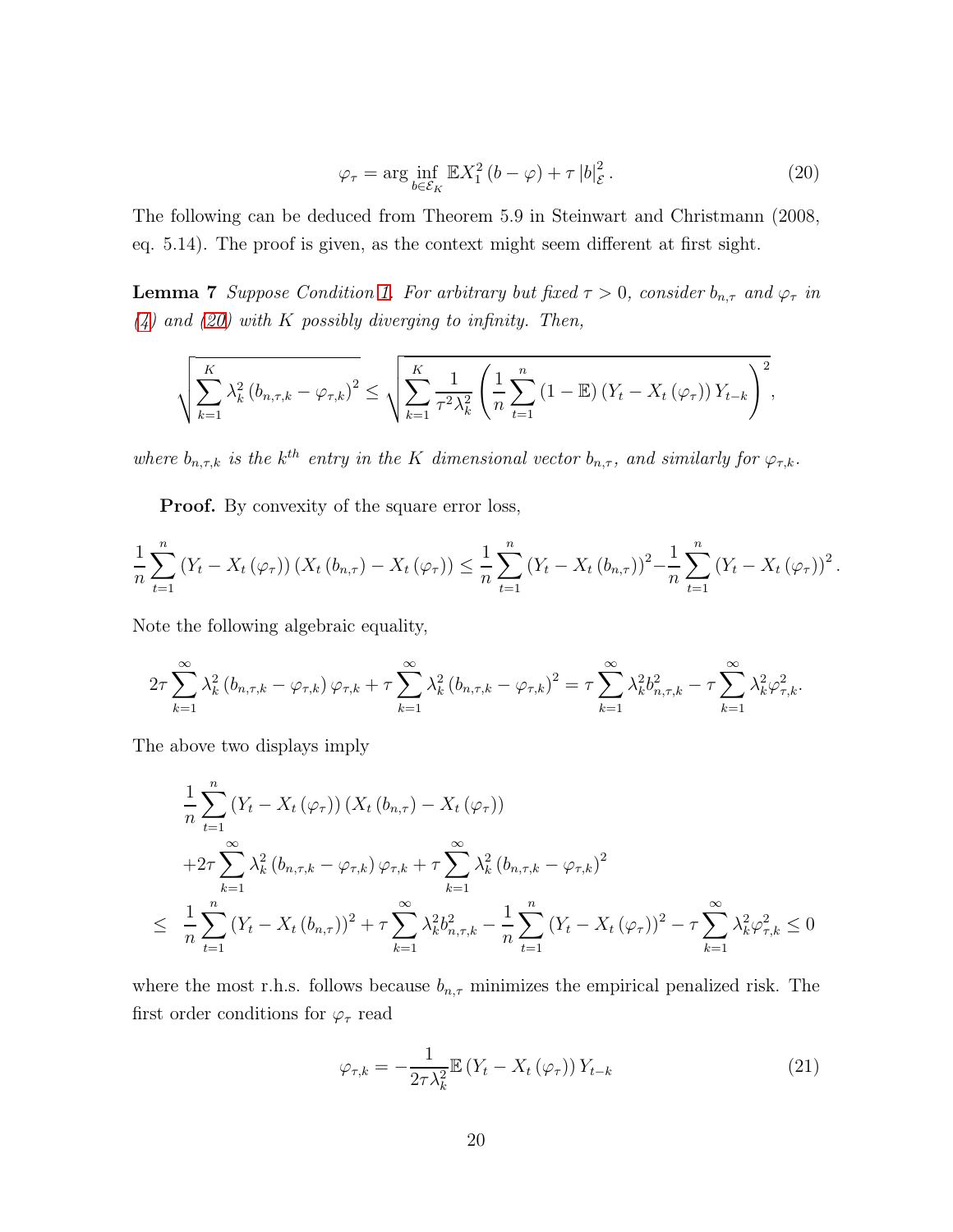for  $k \geq 1$ . Substituting this in the previous display,

$$
\frac{1}{n} \sum_{t=1}^{n} (Y_t - X_t(\varphi_{\tau})) (X_t(b_{n,\tau}) - X_t(\varphi_{\tau}))
$$
  
- $\mathbb{E} (Y_t - X_t(\varphi_{\tau})) \sum_{k=1}^{K} (b_{n,\tau,k} - \varphi_{\tau,k}) Y_{t-k} + \tau \sum_{k=1}^{K} \lambda_k^2 (b_{n,\tau,k} - \varphi_{\tau,k})^2 \leq 0.$ 

Rearranging and using the definition of  $X_t$  ( $b_{n,\tau}$  –  $\varphi_{\tau}$ ), deduce that

$$
\tau \sum_{k=1}^{K} \lambda_{k}^{2} (b_{n,\tau,k} - \varphi_{\tau,k})^{2}
$$
\n
$$
\leq \frac{1}{n} \sum_{t=1}^{n} (\mathbb{E} - 1) (Y_{t} - X_{t}(\varphi_{\tau})) \sum_{k=1}^{K} (b_{n,\tau,k} - \varphi_{\tau,k}) Y_{t-k}
$$
\n
$$
\leq \sqrt{\sum_{k=1}^{K} \frac{1}{\lambda_{k}^{2}} \left( \frac{1}{n} \sum_{t=1}^{n} (\mathbb{E} - 1) (Y_{t} - X_{t}(\varphi_{\tau})) Y_{t-k} \right)^{2}} \sqrt{\sum_{k=1}^{K} \lambda_{k}^{2} (b_{n,\tau,k} - \varphi_{\tau,k})^{2}},
$$

using the Cauchy-Schwarz inequality in the last step. This implies the result of the lemma after simple rearrangement.

<span id="page-20-0"></span>The next lemma establishes the relation between the constrained and penalized estimator and states a bound for the distance between the sample and population penalized estimator under the RKHS norm.

**Lemma 8** Suppose that  $\varphi \in \text{int}(\mathcal{E}(B))$ . Under Condition [1,](#page-2-0) if  $a \in \mathcal{E}_K(1)$ , and  $b_{n,\tau}$  is as in [\(4\)](#page-3-1), there is  $\tau = \tau_n = O_p\left(n^{-1/2}\right)$  such that  $|b_{n,\tau}|_{\mathcal{E}} < B$  and

$$
\frac{1}{\sqrt{n}} \sum_{t=1}^{n} (Y_t - X_t (b_{n,\tau})) X_t (a) = O_p \left( B \sqrt{\sum_{k=1}^{K} \lambda_k^2 a_k^2} \right),
$$

where the above bound holds uniformly in  $a \in \mathcal{E}_K(1)$ . In consequence, there is  $a \tau =$  $O_p\left(n^{-1/2}\right)$  such that  $b_{n,\tau} = b_n$ .

Moreover, for any  $\tau > 0$ ,

$$
\sqrt{\sum_{k=1}^{K} \frac{1}{\tau^2 \lambda_k^2} \left( \frac{1}{n} \sum_{t=1}^{n} (1 - \mathbb{E}) \left( Y_t - X_t (\varphi_{\tau}) \right) Y_{t-k} \right)^2} = O_p \left( \tau^{-1} n^{-1/2} \right).
$$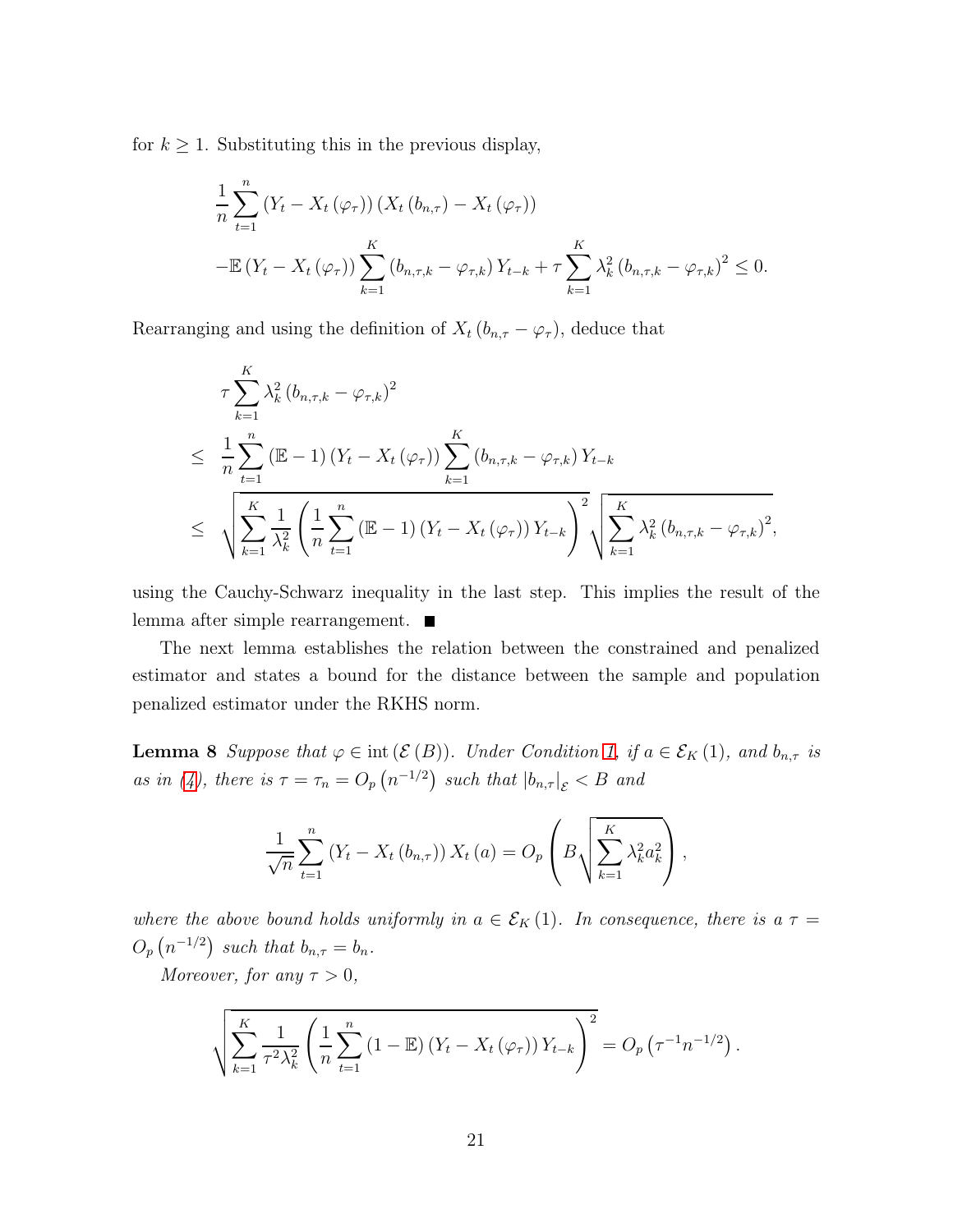**Proof.** Suppose that  $\tau > 0$  as otherwise, by the first order conditions, the r.h.s. in the first display in the statement of lemma is exactly zero and there is nothing to prove.

By the triangle inequality,

<span id="page-21-0"></span>
$$
\sqrt{\sum_{k=1}^{K} \lambda_{k}^{2} b_{n,\tau,k}^{2}} \leq \sqrt{\sum_{k=1}^{K} \lambda_{k}^{2} \varphi_{\tau,k}^{2}} + \sqrt{\sum_{k=1}^{K} \lambda_{k}^{2} (b_{n,\tau,k} - \varphi_{\tau,k})^{2}}.
$$
 (22)

For  $\tau \geq 0$ ,  $\sqrt{\sum_{k=1}^K \lambda_k^2 \varphi_{\tau,k}^2} \leq \sqrt{\sum_{k=1}^K \lambda_k^2 \varphi_k^2}$ , as the penalized population estimator must have norm no larger than  $\varphi$ . By this remark and the fact that  $\varphi \in \text{int}(\mathcal{E}(B))$ , there is an  $\epsilon > 0$  such that the first term on the r.h.s. is  $B - 3\epsilon$ . Lemma [7](#page-19-1) gives

<span id="page-21-1"></span>
$$
\sum_{k=1}^{K} \lambda_{k}^{2} (b_{n,\tau,k} - \varphi_{\tau,k})^{2}
$$
\n
$$
\leq \sum_{k=1}^{K} \frac{1}{\tau^{2} \lambda_{k}^{2}} \left[ \frac{1}{n} \sum_{t=1}^{n} (Y_{t} - X_{t}(\varphi_{\tau})) Y_{t-k} - \mathbb{E} (Y_{t} - X_{t}(\varphi_{\tau})) Y_{t-k} \right]^{2}.
$$
\n(23)

Adding and subtracting  $(1 - \mathbb{E}) X_t(\varphi) Y_{t-k}$ , and then using the basic inequality  $(x + y)^2 \leq$  $2x^2 + 2y^2$  for any real  $x, y$ , the r.h.s. is

$$
\sum_{k=1}^{K} \frac{1}{\tau^{2} \lambda_{k}^{2}} \left[ \frac{1}{n} \sum_{t=1}^{n} (1 - \mathbb{E}) \left( Y_{t} - X_{t} \left( \varphi \right) \right) Y_{t-k} + \frac{1}{n} \sum_{t=1}^{n} (1 - \mathbb{E}) \left( X_{t} \left( \varphi \right) - X_{t} \left( \varphi_{\tau} \right) \right) Y_{t-k} \right]^{2}.
$$
\n
$$
\leq 2 \sum_{k=1}^{K} \frac{1}{\tau^{2} \lambda_{k}^{2}} \left[ \frac{1}{n} \sum_{t=1}^{n} (1 - \mathbb{E}) \left( Y_{t} - X_{t} \left( \varphi \right) \right) Y_{t-k} \right]^{2}.
$$
\n
$$
+ 2 \sum_{k=1}^{K} \frac{1}{\tau^{2} \lambda_{k}^{2}} \left[ \frac{1}{n} \sum_{t=1}^{n} (1 - \mathbb{E}) \left( X_{t} \left( \varphi \right) - X_{t} \left( \varphi_{\tau} \right) \right) Y_{t-k} \right]^{2}.
$$

Recalling that our goal is to bound the second term on the r.h.s. of [\(22\)](#page-21-0), the above two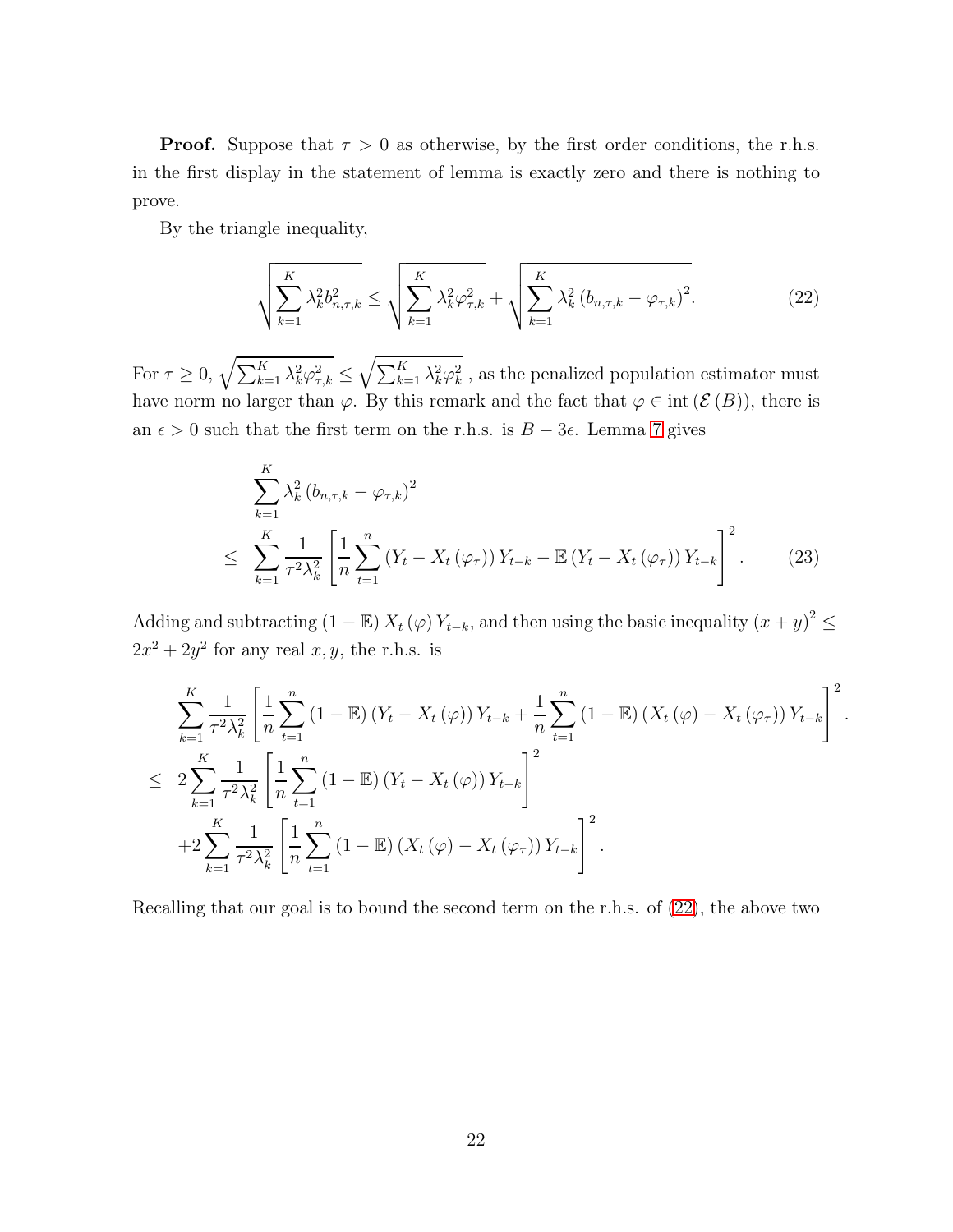displays imply that

<span id="page-22-0"></span>
$$
\sqrt{\sum_{k=1}^{K} \lambda_{k}^{2} (b_{n,\tau,k} - \varphi_{\tau,k})^{2}} \leq \frac{1}{\tau} \sqrt{2 \sum_{k=1}^{K} \frac{1}{\lambda_{k}^{2}} \left[ \frac{1}{n} \sum_{t=1}^{n} (1 - \mathbb{E}) (Y_{t} - X_{t}(\varphi)) Y_{t-k} \right]^{2}} + \frac{1}{\tau} \sqrt{2 \sum_{k=1}^{K} \frac{1}{\lambda_{k}^{2}} \left[ \frac{1}{n} \sum_{t=1}^{n} (1 - \mathbb{E}) (X_{t}(\varphi) - X_{t}(\varphi_{\tau})) Y_{t-k} \right]^{2}} =: I + II.
$$
\n(24)

To bound I on the r.h.s. note that for  $k > 0$ ,

$$
\mathbb{E}\left[\frac{1}{n}\sum_{t=1}^{n}\left(1-\mathbb{E}\right)\left(Y_{t}-X_{t}\left(\varphi\right)\right)Y_{t-k}\right]^{2} = \mathbb{E}\left[\frac{1}{n}\sum_{t=1}^{n}\varepsilon_{t}Y_{t-k}\right]^{2} = \frac{\sigma^{2}\gamma\left(0\right)}{n}
$$

(recall  $\gamma(k)$  is the ACF) so that

$$
\sum_{k=1}^{K} \frac{1}{\lambda_k^2} \left[ \frac{1}{n} \sum_{t=1}^{n} \left( 1 - \mathbb{E} \right) \left( Y_t - X_t \left( \varphi \right) \right) Y_{t-k} \right]^2 = O_p \left( \frac{\sigma^2 \gamma \left( 0 \right)}{n} \right)
$$

because the coefficients  $\lambda_k^{-2}$  $k^{-2}$  are summable. Hence, it is possible to find a  $\tau = O_p\left(n^{-1/2}\right)$ such that  $I \leq \epsilon$ . To bound II, recall that  $\varphi_{\tau}, \varphi \in \mathcal{E}(B)$  for any  $\tau \geq 0$ , and write

$$
W_{k,l} := \frac{1}{\sqrt{n}} \sum_{t=1}^{n} (1 - \mathbb{E}) Y_{t-l} Y_{t-k}
$$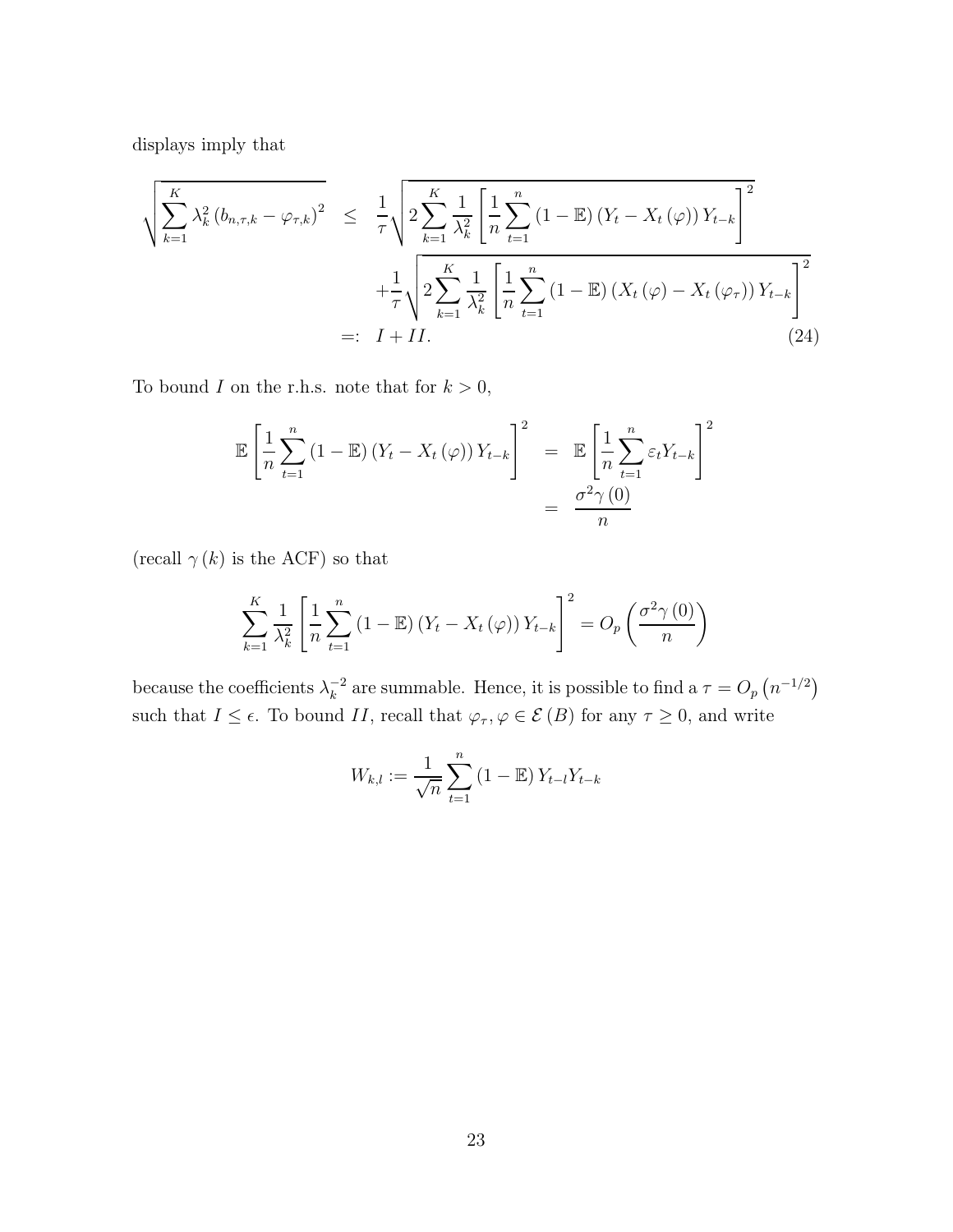for ease of notation. Then, for  $\rho = (2\lambda + 1)/2 > 1$ ,

$$
III := \mathbb{E} \sum_{k=1}^{K} \frac{1}{\lambda_k^2} \left[ \frac{1}{n} \sum_{t=1}^{n} (1 - \mathbb{E}) \left( X_t (\varphi) - X_t (\varphi_{\tau}) \right) Y_{t-k} \right]^2
$$
  
\n
$$
\leq \sum_{k=1}^{K} \frac{1}{\lambda_k^2} \mathbb{E} \sup_{b \in \mathcal{E}(2B)} \left[ \frac{1}{n} \sum_{t=1}^{n} (1 - \mathbb{E}) \sum_{l=1}^{\infty} b_l Y_{t-l} Y_{t-k} \right]^2
$$
  
\n
$$
\leq \frac{1}{n} \sum_{k=1}^{K} \frac{1}{\lambda_k^2} \sum_{l,j=1}^{\infty} l^{-\rho} j^{-\rho} \mathbb{E} W_{k,l} W_{k,j}
$$
  
\n
$$
\lesssim \frac{1}{n} \sup_{k,l,j} \mathbb{E} W_{k,l} W_{k,j} \leq \frac{1}{n} \sup_{k,l} \mathbb{E} W_{k,l}^2
$$
 (25)

using Lemma [3](#page-12-1) in the second inequality and summability of the coefficient in the last step. By Lemma [4,](#page-12-0)  $\mathbb{E}W_{k,l}^2 \leq c$  for some finite absolute constant c. Hence, deduce that  $III = O_p(n^{-1})$ , which implies that  $II = O_p(\tau^{-1}n^{-1/2})$ . Hence, there is a  $\tau =$  $O_p(n^{-1/2})$  such that  $II \leq \epsilon$ . The control of  $I + II$  implies that [\(24\)](#page-22-0) is not greater than 2 $\epsilon$  for suitable  $\tau$ . Hence, we have shown that there is a  $\tau = O_p(n^{-1/2})$  such that [\(22\)](#page-21-0) is not greater than  $B - \epsilon$ . This bound for [\(22\)](#page-21-0) together with [\(14\)](#page-12-2) proves the first display in the lemma. To see that this also implies that there is a  $\tau = O_p(n^{-1/2})$  such that  $b_{n,\tau} = b_n$  note that  $|b_{n,\tau}|_{\mathcal{E}}$  is non-deceasing as  $\tau \to 0$ . Hence,  $b_{n,\tau} = b_n$  for the smallest  $\tau$  such that  $|b_{n,\tau}|_{\mathcal{E}} \leq B$ 

The last statement in the lemma follows from [\(23\)](#page-21-1) and the just derived bound for  $(24)$ .

<span id="page-23-0"></span>We now estimate the approximation error.

**Lemma 9** For any  $K \to \infty$ , we have that  $|\varphi_K - \varphi_\tau|_{\mathcal{E}} \to 0$  as  $\tau \to 0$  where  $\varphi_K$  is as in [\(6\)](#page-5-0). Moreover, if  $\tau = O_p\left(K^{-2\lambda}\right)$ , then  $|\varphi_K - \varphi_\tau|_{\mathcal{E}} = O_p\left(\tau K^{2\lambda}\right)$ .

Proof. The first part of the lemma is just Theorem 5.17 in Steinwart and Christmann (2008). Hence, we only need to prove the second statement. Let  $\Gamma$  be the  $K \times K$ matrix with  $(k, l)$  entry  $\gamma (k - l)$  and let  $\Gamma_1$  be the first column in  $\Gamma$ . Let  $\tilde{\varphi}_K, \tilde{\varphi}_\tau \in \mathbb{R}^K$ to be the first K entries in  $\varphi_K, \varphi_\tau \in \mathcal{E}_K$ . Recall that in both  $\varphi_K$  and  $\varphi_\tau$  all entries  $k > K$  are zero. Then,  $\tilde{\varphi}_K = \Gamma^{-1} \Gamma_1$ , and writing  $D := \tau^{1/2} \Lambda$  for  $\Lambda$  as in [\(5\)](#page-4-0),

$$
\tilde{\varphi}_{\tau} = \left( DD + \Gamma \right)^{-1} \Gamma_1.
$$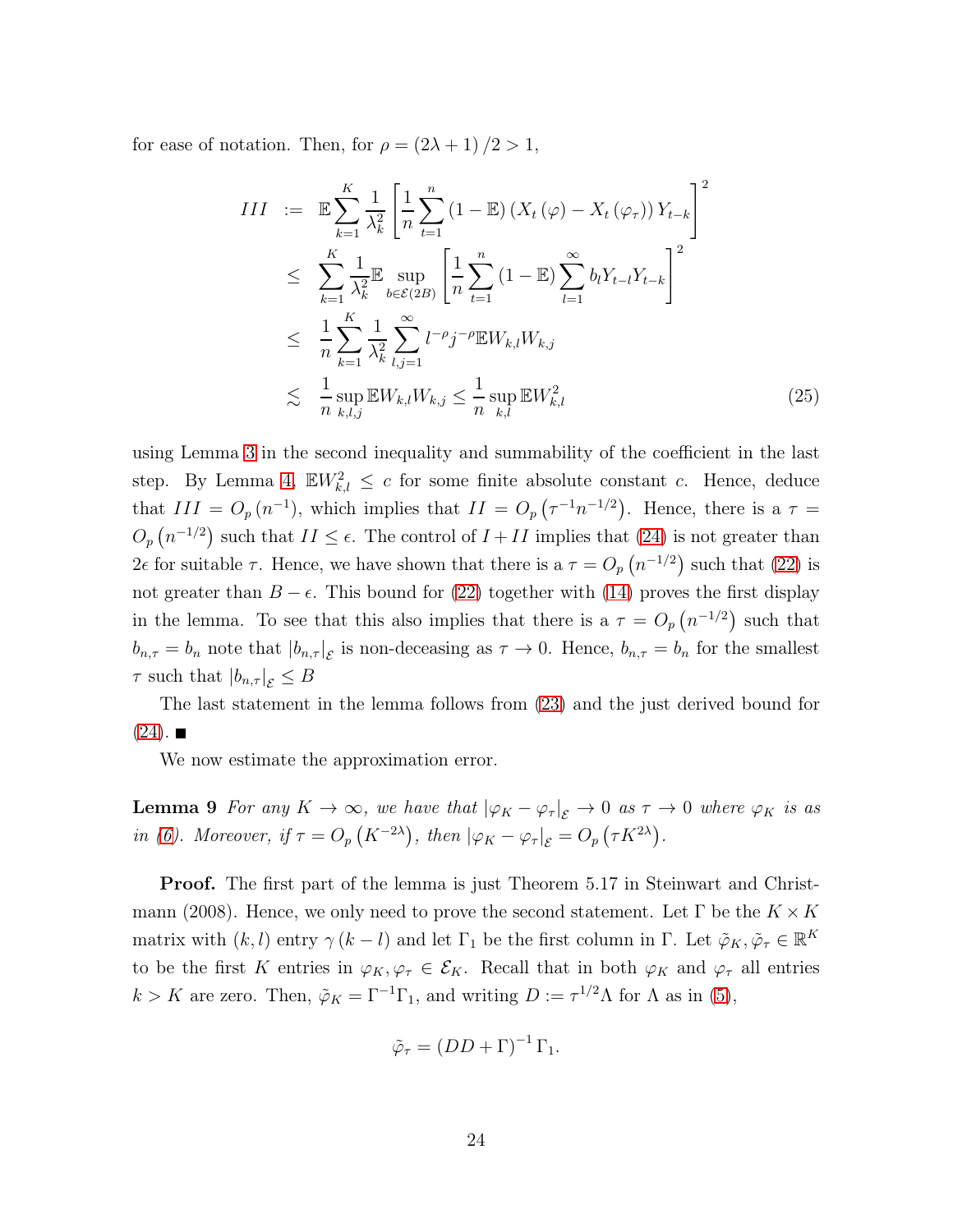By the Woodbury identity (Petersen and Pedersen, 2012, eq.159)

$$
(DD + \Gamma)^{-1} = \Gamma^{-1} - \Gamma^{-1}D (I + D\Gamma^{-1}D)^{-1} D\Gamma^{-1}
$$

we have that

$$
\tilde{\varphi}_K - \tilde{\varphi}_\tau = \left[ \Gamma^{-1} D \left( I + D \Gamma^{-1} D \right)^{-1} D \Gamma^{-1} \right] \Gamma_1.
$$

Hence,

$$
\begin{aligned} |\varphi_K - \varphi_\tau|_{\mathcal{E}} &= \left| \Lambda \Gamma^{-1} D \left( I + D \Gamma^{-1} D \right)^{-1} D \Gamma^{-1} \Gamma_1 \right|_2 \\ &= \left| D \Gamma^{-1} D \left( I + D \Gamma^{-1} D \right)^{-1} \Lambda \tilde{\varphi}_K \right|_2 \end{aligned}
$$

using the definitions of  $\tilde{\varphi}_K$  and D. For any square matrix W and compatible vector a,  $|Wa|_2 \leq \sigma_{\max}^2(W) |a|_2$ , where  $\sigma_{\max}^2(W)$  is the maximum eigenvalue of W. Define  $W = D\Gamma^{-1}D(I + D\Gamma^{-1}D)^{-1}$ . Given that  $\varphi \in \mathcal{E}_K(B)$ , then,  $|\Lambda \tilde{\varphi}|_2 \leq B$ . Hence, we only need to find the maximum eigenvalue of  $W$  to bound the above display. The following inequalities hold for the eigenvalues of the product of two positive definite matrices  $A$  and  $C$ :

$$
\sigma_{\max}^{2}\left(A\right)\sigma_{\min}^{2}\left(C\right)\leq\sigma_{\min}^{2}\left(AC\right)\leq\sigma_{\max}^{2}\left(AC\right)\leq\sigma_{\max}^{2}\left(A\right)\sigma_{\max}^{2}\left(C\right)
$$

where  $\sigma_{\max}^2(\cdot)$  and  $\sigma_{\min}^2(\cdot)$  are the maximum and minimum eigenvalue of the matrix ar-gument (Bathia, 1997, problem III.6.14, p.78). In order to derive [\(19\)](#page-17-2), we argued that  $\Gamma$ has minimum eigenvalue  $\theta_{\min}$  bounded away from zero. Hence,  $D\Gamma^{-1}D$  has eigenvalues in  $\left[\theta_{\min}^{-1}\tau\lambda_1^2, \theta_{\min}^{-1}\tau\lambda_K^2\right]$ . The matrix  $(I + D\Gamma^{-1}D)$  has eigenvalues equal to 1 plus the eigenvalues of  $D\Gamma^{-1}D$ . Hence deduce that  $|\varphi_K - \varphi_\tau|_{\mathcal{E}} \lesssim \theta_{\min}^{-1} \tau \lambda_K^2 (1 + \theta_{\min}^{-1} \tau \lambda_1^2)$ . This is just  $O(\tau \lambda_K^2) = O(\tau K^{2\lambda})$  as required.

<span id="page-24-0"></span>We need a final approximation result.

**Lemma 10** Recall [\(6\)](#page-5-0). If  $\varphi \in \mathcal{E}$ , then  $|\varphi - \varphi_K|_{\mathcal{E}} = 1/\ln^{1+\epsilon}(K)$  as  $K \to \infty$ . If also  $|\varphi_k| \lesssim k^{-\nu}$  with  $\nu > (2\lambda + 1)/2$ , then,  $|\varphi - \varphi_K|_{\mathcal{E}} = O\left(K^{(2\lambda + 1 - 2\nu)/2}\right)$ .

**Proof.** Recall the definition of  $\beta = \beta_K \in \mathbb{R}^\infty$  just before [\(17\)](#page-17-0). Let  $\tilde{\beta} \in \mathbb{R}^K$  have the same first K entries as as  $\beta$ . Write  $Y_t = X_t(\beta) + \varepsilon_{K,t}$  where  $\varepsilon_{K,t} = \varepsilon_t - X_t(\beta - \varphi)$ . Given that  $\tilde{\varphi}_K$  is the population ordinary least square estimator, using the same notation as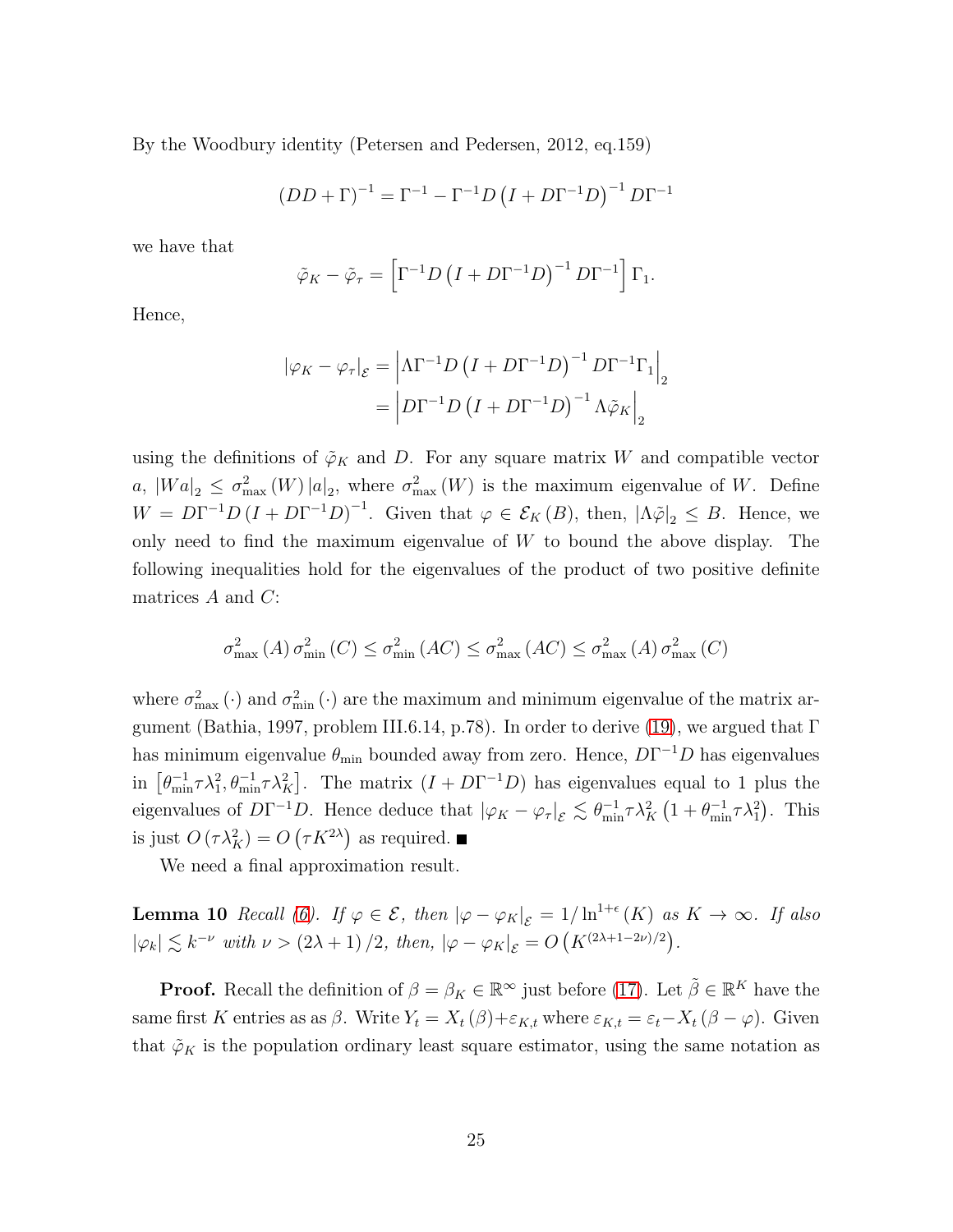in the proof of Lemma [9,](#page-23-0)

$$
\tilde{\varphi}_K = \tilde{\beta} + \Gamma^{-1} \mathbb{E} \begin{pmatrix} Y_{t-1} \\ Y_{t-2} \\ \vdots \\ Y_{t-K} \end{pmatrix} \varepsilon_{K,t}.
$$

We need to show that the second term goes to zero under the norm  $|\cdot|_{\mathcal{E}}$ . Given that the innovations are i.i.d., the expectation is equal to

$$
-\mathbb{E}\left(\begin{array}{c} Y_{t-1} \\ Y_{t-2} \\ \vdots \\ Y_{t-K} \end{array}\right) \sum_{l=K+1}^{\infty} Y_{t-l} \varphi_l = -\sum_{l=1}^{\infty} \varphi_{K+l} \left(\begin{array}{c} \gamma\left(K-1+l\right) \\ \gamma\left(K-2+l\right) \\ \vdots \\ \gamma\left(l\right) \end{array}\right) =: \Psi.
$$

Hence,

$$
|\beta - \varphi_K|_{\mathcal{E}} = |\Lambda \Gamma^{-1} \Psi|_2.
$$

We need to show that this converges to zero. By similar arguments as in the proof of Lemma [9,](#page-23-0) deduce that

$$
\Psi'\Gamma^{-1}\Lambda^2\Gamma^{-1}\Psi \leq \theta_{\min}^{-1}\Psi'\Lambda^2\Gamma^{-1}\Psi \leq \theta_{\min}^{-2}\Psi'\Lambda^2\Psi
$$

so that it is sufficient to bound the square root of the above display. We have that

$$
\Psi'\Lambda^2\Psi = \sum_{l_1,l_2=1}^{\infty} \varphi_{K+l_1}\varphi_{K+l_2} \sum_{k=1}^{K} \lambda_k^2 \gamma (K - k + l_1) \gamma (K - k + l_2).
$$

Note that  $\max_{k\leq K} |\gamma (K - k + l)| \leq |\gamma (l)|$ , and by Lemma [1](#page-2-2) the autocovariance function is summable. Moreover  $\lambda_k^2 \leq k^{2\lambda}$ . Hence, when  $|\varphi_{K+l}| \leq K^{-\nu}$  holds true, the above display can be bounded by a constant multiple of

$$
K^{-2\nu}\sum_{k=1}^K k^{2\lambda} \lesssim K^{(2\lambda+1)-2\nu}.
$$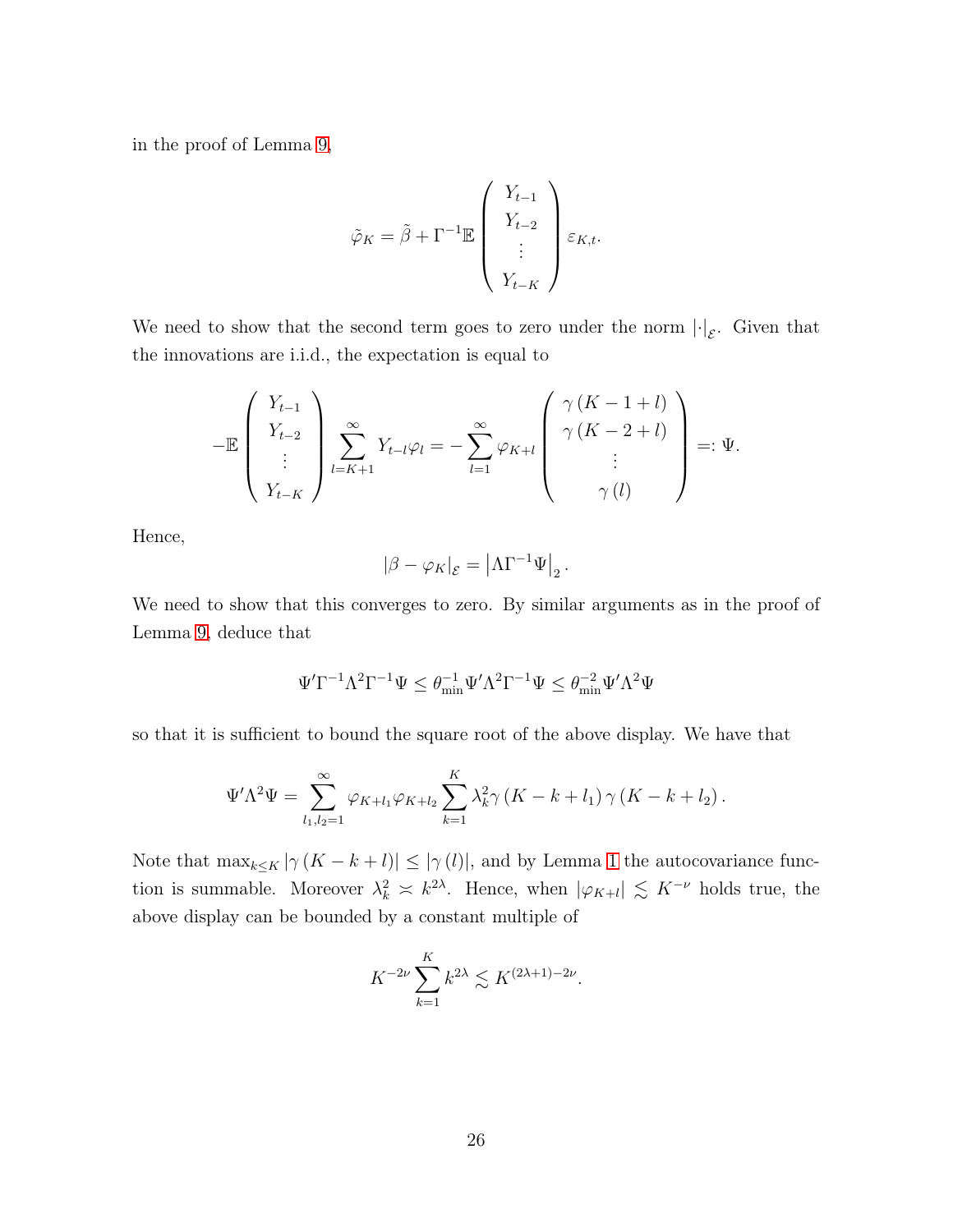Finally, by definition of  $\beta$ ,

$$
|\varphi - \beta|_{\mathcal{E}}^2 = \sum_{k > K} \varphi_k^2 \lambda_k^2 \lesssim K^{(2\lambda + 1) - 2\nu}.
$$

This implies that  $|\varphi - \varphi_K|_{\mathcal{E}} = O\left(K^{(2\lambda+1-2\nu)/2}\right)$ . If we only assume that  $\varphi \in \mathcal{E}$ , then  $|\varphi_k| \lesssim k^{-(2\lambda+1)/2} / \ln^{1+\epsilon} (1+k)$  for some  $\epsilon > 0$  by Lemma [1.](#page-2-2) Substituting in the above display, we have a logarithmic convergence rate rather than polynomial.  $\blacksquare$ 

We can now prove Points 2-5 in Theorem [1.](#page-5-1) If  $\varphi \in \mathcal{E}$ , then, there is a finite B such that  $\varphi \in \text{int}(\mathcal{E}(B))$ . Hence, by Lemma [7](#page-19-1) and [8,](#page-20-0) deduce that  $|b_{n,\tau} - \varphi_{\tau}|_{\mathcal{E}} =$  $O_p(\tau^{-1}n^{-1/2})$  and also that  $|b_{n,\tau}|_{\mathcal{E}} < B$  eventually in probability. Hence, if  $\tau n^{1/2} \to \infty$ in probability, by Lemma [9,](#page-23-0)  $|b_{n,\tau} - \varphi_K|_{\mathcal{E}} \to 0$  in probability irrespective of the fact that  $K \to \infty$ . By Lemma [10,](#page-24-0)  $|\varphi - \varphi_K|_{\mathcal{E}} \to 0$  as  $K \to \infty$ , so that the triangle inequality gives  $|b_{n,\tau} - \varphi|_{\mathcal{E}} \to 0$  in probability under the sole condition that  $\tau n^{1/2} + K \to \infty$  in probability. This proves Point 2.

The approximation rates in Point 3 are from Lemma [10.](#page-24-0)

To show Point 4, use Lemma [9](#page-23-0) for the approximation error of the penalized estimator. We need  $\tau = O_p(K^{-2\lambda})$  for the lemma to apply. Use Lemmas [7](#page-19-1) and [8](#page-20-0) to derive the estimation error relative to the penalized estimator. Hence, deduce that  $|b_{n,\tau} - \varphi_K|_{\mathcal{E}} = O_p\left(\tau^{-1}n^{-1/2} + \tau K^{2\lambda}\right)$ . Equating the two terms inside the  $O_p(\cdot)$ , this quantity is  $O_p(n^{-1/4}K^{\lambda})$  when  $\tau \approx n^{-1/4}K^{-\lambda}$ . This choice of  $\tau$  satisfies  $\tau = O_p(K^{-2\lambda})$ as long as  $n^{-1/4} K^{\lambda} = O(1)$ , as required.

We now prove Point 5. Lemma [8](#page-20-0) also shows that for the constrained problem, the Lagrange multiplier is  $\tau = \tau_{n,B} = O_p(n^{-1/2})$ , and the constraint is possibly binding. In fact, there is a K large enough relatively to  $n$ , such that the constraint needs to be binding. Then,  $|b_n|_{\mathcal{E}} = B$ , and from Lemma [8](#page-20-0) we deduce that  $\tau n^{1/2} = O_p(1)$ . Hence, if  $\varphi \in \text{int}(\mathcal{E}(B))$  there is an  $\epsilon > 0$  such that  $|\varphi|_{\mathcal{E}} = B - \epsilon$ . Then, we must have

$$
|b_n - \varphi|_{\mathcal{E}}^2 = |b_n|_{\mathcal{E}}^2 + |b|_{\mathcal{E}}^2 - 2 \langle b_n, \varphi \rangle_{\mathcal{E}}
$$
  
= 
$$
(B^2 + (B - \epsilon)^2 - 2 \langle b_n, \varphi \rangle_{\mathcal{E}}).
$$

But  $\langle b_n, \varphi \rangle_{\mathcal{E}} \leq |b_n|_{\mathcal{E}} |\varphi|_{\mathcal{E}} \leq B(B - \epsilon)$ . Hence, the above display is greater or equal than

$$
B^2 + (B - \epsilon)^2 - 2B(B - \epsilon) \ge \epsilon^2.
$$

This means that  $b_n$  cannot converge under the norm  $\lvert \cdot \rvert_{\mathcal{E}}$ .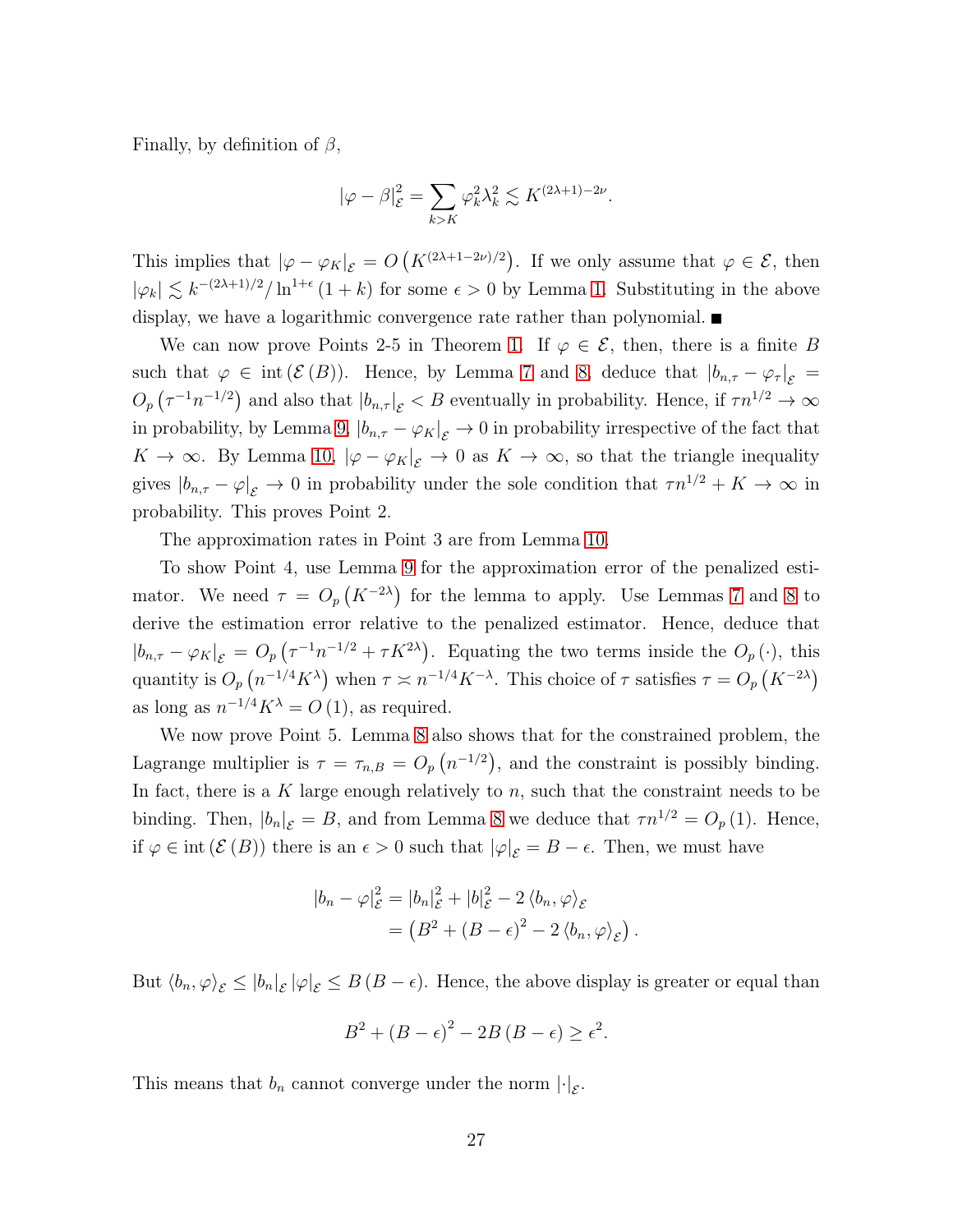## 5.2 Proof of Corollary [1](#page-6-0)

Now prove Point 1 in the corollary. By Point 4 in Theorem [1,](#page-5-1) the estimation error is  $o_p(1)$  as long as  $K \nvert n^{\kappa}$  for  $\kappa \in (0, 1/4)$ ; we also require  $\tau = O_p(K^{-2\lambda})$  which under the condition on K also satisfies  $\tau n^{1/2} \to \infty$ . Point 3 in Theorem [1](#page-5-1) gives an approximation error of order  $(\ln K)^{-(1+\epsilon)} = o(1)$  because  $K \to \infty$ . Hence, we deduce the first part of the corollary.

To derive Point 2, consider Point 3 in Theorem [1](#page-5-1) under the additional condition on the decay rate of the true coefficients. Point 4 in the same theorem gives again the estimation error. From the sum of the two errors deduce that  $|b_{n,\tau} - \varphi|_{\mathcal{E}} =$  $O_p\left(n^{-1/4}K^{\lambda} + K^{(2\lambda+1-2\nu)/2}\right)$ . Equating the coefficients this is  $O_p\left(n^{-\frac{2\nu-(2\lambda+1)}{4(2\nu-1)}}\right)$  when  $K = n^{\frac{1}{2(2\nu-1)}}$ . Once again, the bound on the estimation error requires that  $\tau =$  $O_p(K^{-2\lambda})$ . Under the condition on K this ensures that  $\tau n^{1/2} \to \infty$ , which is required.

## References

- [1] Bathia, R. (1997) Matrix Analysis. New York: Springer.
- [2] Bühlmann, P. (1995). Moving-average representation for autoregressive approximations. Stochastic Processes and their Applications 60, 331-342.
- [3] Bühlmann, P. (1997) Sieve Bootstrap for Time Series. Bernoulli 3, 123-148.
- [4] Burman, P. and D. Nolan (1992) Data-Dependent Estimation of Prediction Functions. Journal of Time Series Analysis 13, 189-207.
- [5] Burman, P., E. Chow and D. Nolan (1994) A Cross-Validatory Method for Dependent Data. Biometrika 81, 351-358.
- [6] Graf, S. and H. Luschgy (2004) Sharp Asymptotics of the Metric Entropy for Ellipsoids. Journal of Complexity 20, 876-882.
- [7] Györfi, L., W. Härdle, P. Sarda and P. Vieu (1990) Nonparametric Curve Estimation from Time Series. Heidelberg: Springer.
- [8] Györfi, L. and A. Sancetta (2015) An open problem on strongly consistent learning of the best prediction for Gaussian processes. in M. Akritas, S.N. Lahiri and D.